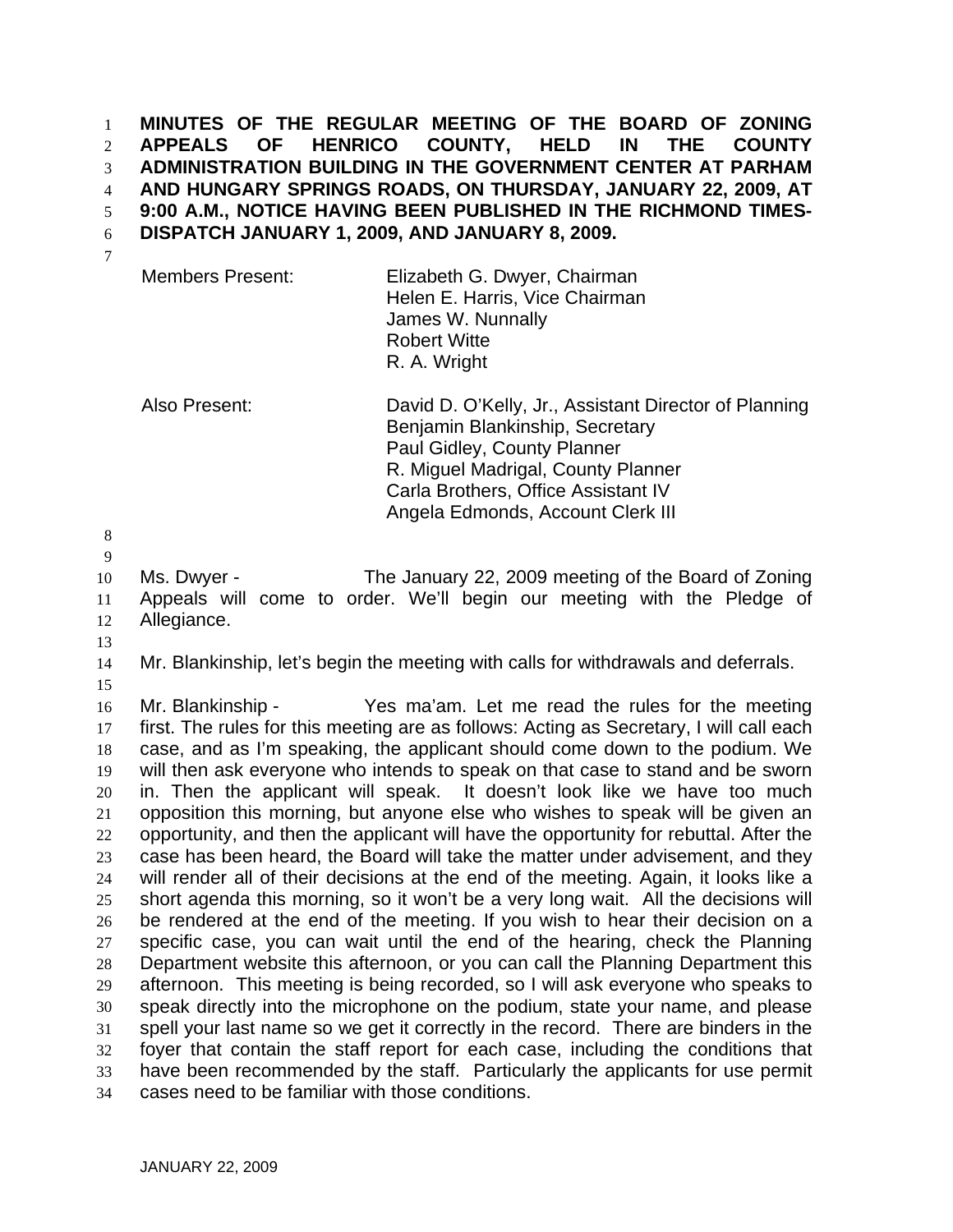35 36 37 38 39 40 41 42 Madam Chairman, we do have one request for a deferral this morning. We have had some conversations among the various departments in the County, and have expressed some concerns to the applicant that arose in just the last week, and that we still have under consideration. So, the applicant has requested that the hearing be deferred. Staff would like to hear any concerns or comments that anyone may have today so that we can take those under advisement as we continue studying this matter going forward.

43

49

44 45 46 47 48 **UP-002-09 THE EAST END LANDFILL, LLC** requests a conditional use permit pursuant to Section 24-116(c)(3) to allow municipal solid waste and industrial waste at 1820 and 1850 Darbytown Road (Parcels 808-706- 6679 and 809-707-1585), zoned B-3, Business District and M-2, General Industrial District (Varina).

- 50 51 52 Ms. Dwyer - Is there anyone here to speak to the East End Landfill case, other than the applicant? Mr. Blankinship, did you want to hear from the Board at this point, or are you primarily interested in any public comment?
- 54 55 Mr. Blankinship - I think any information that we can get going forward will be helpful to us as we continue to study the case.
- 56

53

57 58 59 60 61 62 Mr. Nunnally - The only thing I have to say, Mr. Blankinship, is we have quite a few calls of people complaining about their operation down there. I don't know whether the County's received anything from people that it's not a very good operation, but they're telling me there's a lot of trash on the road, and they're not cleaning up like they should be. Quite a few of them have complained about that.

63 64

65

Ms. Dwyer - Do we have any written complaints?

66 67 68 Mr. Blankinship - I have not received any complaints, telephone or written, but I'm certainly interested in discussing that with anybody who has concerns. We need their input in the formal process as much as possible.

69 70 Ms. Dwyer - Cher comments by Board members?

71 72 73 74 75 76 77 78 79 80 Ms. Harris - Thad two concerns, one I expressed to Mr. Blankinship that the neighbors to the south of the landfill probably need to be notified. We have some new housing developments, and Mr. Blankinship assured me that it would be best to contact some of those people. I can't say it's the major problem, but one of the problems that I have is the institutional waste. As I looked at the definition and I saw that we're talking about waste from hospitals and nursing homes, I have a grave concern about receiving or increasing the receipt of institutional waste that would involved that. I think we have a definition of the types of waste in our packet, and we thank you for that. I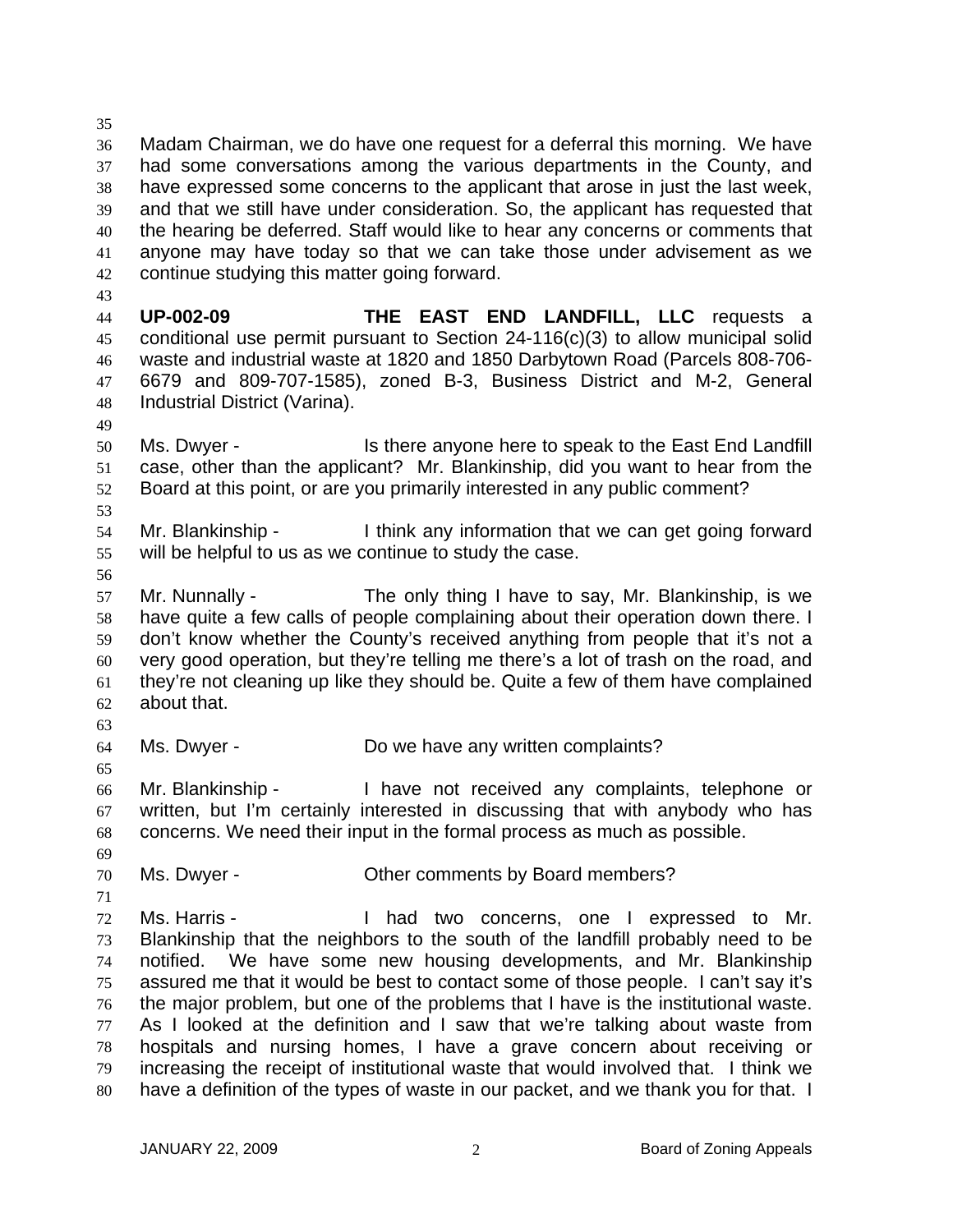do have grave concerns about the waste from hospitals. I know that we do have inspectors, but I don't know what an inspector can do when it comes to preventing hazardous materials coming from a hospital. 81 82 83 84 85 86 87 88 89 90 91 92 93 94 95 96 97 98 99 100 101 102 103 104 105 106 107 108 109 110 111 112 113 114 115 116 117 118 119 120 121 122 123 124 125 126 Mr. Blankinship - Our inspectors do not check for that. I don't know how frequently DEQ has inspectors on the site. Ms. Harris - That was one of my major concerns. If the applicant has anything that would help us with that, I would appreciate it. I didn't notice in the packet that we talked about the range of areas that we would be accepting waste. Has that changed? Mr. Blankinship - No ma'am. Ms. Harris - That has not changed. Ms. Dwyer - Is there a motion on the case? We have a request for deferral. Mr. Nunnally - What are they asking for, the next meeting? Mr. Blankinship - Yes sir. Mr. Nunnally - Next month? I move we defer it to the February meeting. Mr. Wright - The Music Conditional Politics and that. Ms. Dwyer - Motion by Mr. Nunnally, seconded by Mr. Wright to defer this case to our February meeting. All in favor say aye. All opposed say no. The ayes have it; the motion passes. After an advertised public hearing, and on a motion by Mr. Nunnally, seconded by Mr. Wright, the Board, per the applicant's request, **deferred** application **UP-002-09, The East End Landfill, LLC's** request for a conditional use permit pursuant to Section 24-116(c)(3) to allow municipal solid waste and industrial waste at 1820 and 1850 Darbytown Road (Parcels 808-706-6679 and 809-707- 1585), zoned B-3, Business District and M-2, General Industrial District (Varina). Affirmative: Dwyer, Harris, Nunnally, Witte, Wright 5 Negative: 0 Absent: 0 Ms. Dwyer - We will hear this case in February. Comments made by Board members are [inaudible].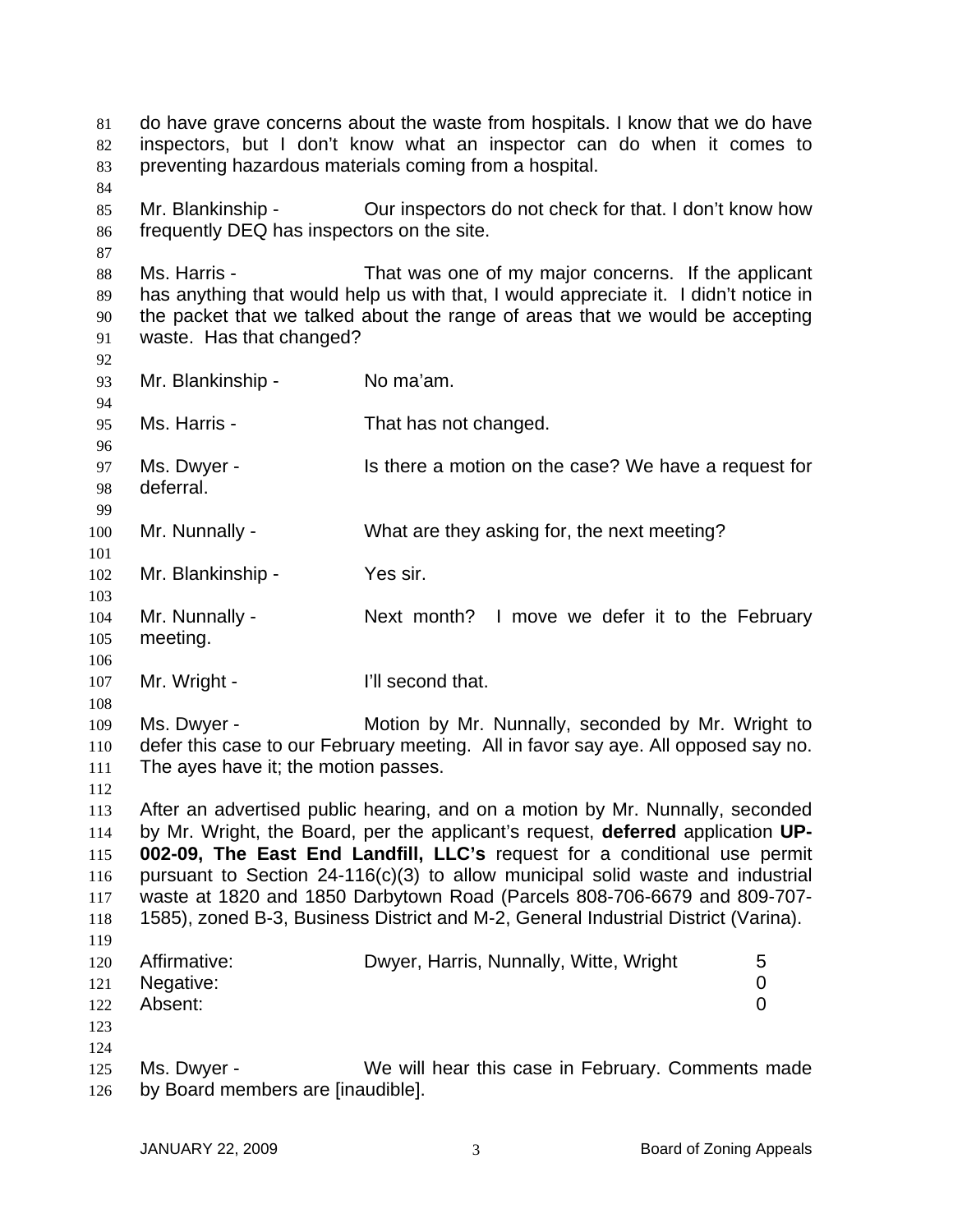127

129

128 Call the next case.

130 131 132 133 134 135 136 **A-031-08 FRANK BLAKESLEE COX, JR**. requests a variance from Section 24-95(b)(6) to build a one-family dwelling at 16 S. Cedar Avenue (Highland Springs) (Parcel 821-725-5422), zoned R-4, One-family Residence District (Varina). The total lot area requirement is not met. The applicant has 5,000 square feet of total lot area where the Code requires 6,000 square feet total lot area. The applicant requests a variance of 1,000 square feet of lot area.

- 137 138 Ms. Dwyer - The sthere anyone here to speak to the case in addition to the applicant? Please be sworn in.
- 139 140

Mr. Blankinship - Would you raise your right hand. Do you swear the testimony you're about to give is the truth and nothing but the truth so help you

- 141 142 God?
- 143

144 145 146 147 148 149 150 151 152 153 154 155 156 157 158 Mr. Burruss - The Moldo. Good morning members of the Board, I'm Edmund Burruss, land surveyor in Powhatan, Virginia. I represent Whitfield Concepts. The owner of the property, as you can see, is Mr. Cox. Basically, we feel that most of the issues are laid out in the application, and very professionally put together by your staff. Mainly, we'd be happy to answer any questions. We would like for you to consider the fact that this development was created in the late 1800's, and our ordinance, I presume, came about in the '60's. Under the definition of the Code Section 24-95(b)(6), we have a 5,000-square-foot lot, and it requires a 6,000-square-foot lot. We believe that the ordinance, basically, rendered this lot pretty much worthless to adhere strictly to the ordinance. I can't think of any reasonable use that could be had of the land other than a building. You've seen, I believe, a copy of the house plan that's being proposed. I think it really adds some character to the community, and would help revitalize the community. With reference to any questions of setbacks or relationships to other houses, I'll be happy to answer any questions.

160 161 Mr. Blankinship - Mr. Cox, this hearing was deferred from last month. I'm sorry, I called you Mr. Cox.

163 Mr. Burruss - That's all right.

165 166 167 Mr. Blankinship - Mr. Burruss, this hearing was deferred from last month to allow an opportunity to negotiate with the adjoining property owner to try to acquire some additional land.

169 170 Mr. Burruss - Right.

- 171 Mr. Blankinship - Would you go into that a little bit?
- 172

159

162

164

168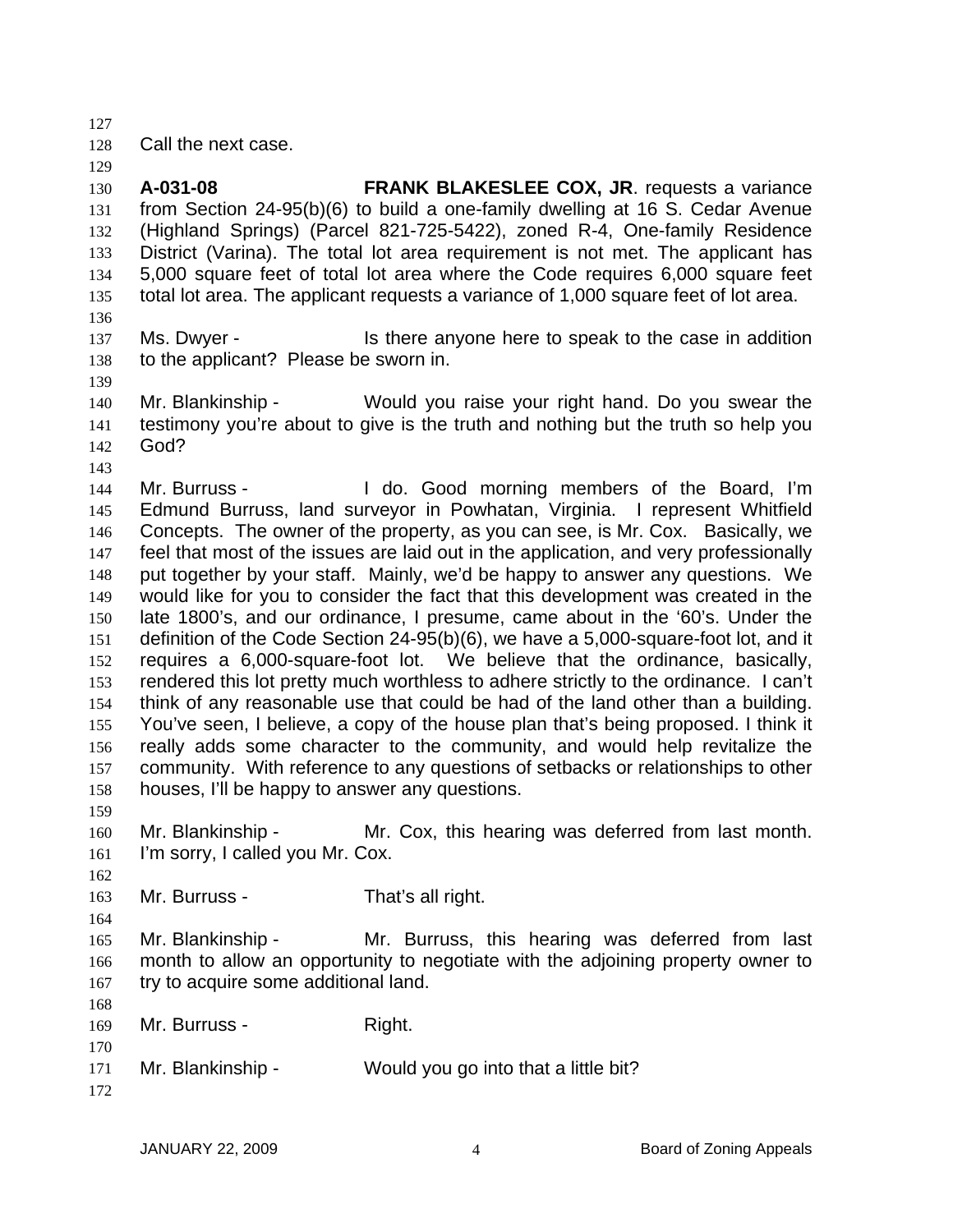Mr. Burruss - Yes. We contacted the owner, and that owner has the property under contract and is not interested in anything that might jeopardize the successful closing of that contract. That person happened to also be McCarthy, whom I believe you all considered a few months back. 173 174 175 176 177 178 179 180 181 182 183 184 185 186 187 188 189 190 191 192 193 194 195 196 197 198 199 200 201 202 203 204 205 206 207 208 209 210 211 212 213 214 215 216 217 Mr. Blankinship - Right. Mr. Wright - Also, could you tell us something about the house that would be constructed on this lot? Mr. Burruss - Thave a photograph of it. Do you have a copy of that? Mr. Nunnally - We have one here, but it's not very clear. Mr. Burruss - Yes. It's basically a picture—Of course, if this approval is granted, an architect will do a final draft. This may be [off mike]. Mr. Blankinship - Is the document camera working? Ms. Dwyer - According to the note on the copy we have in our packet, the garage will not be built. Mr. Burruss - The Yes, that's right. The garage will not be there. Mr. Wright - You wouldn't have enough room to build a garage. Mr. Burruss - That's right. You're right, sir. Mr. Wright - This proposed dwelling that you show us here would come within the side lot yard there. Mr. Burruss - Yes sir. It fits within the footprint of the lot, yes sir. You see the width dimensions 34 feet 4 inches. That's well within the footprint. Ms. Dwyer - The neighbors who spoke last week were concerned that this house would be so close to their lot line. According to the plat that's provided, it would only be 7-1/2 feet from the lot line. Mr. Burruss - Right. Ms. Dwyer - Had you considered a different kind of floor plan that would perhaps make the house a little deep but not quite as wide? Mr. Burruss - The Music of their concern, if you look at the Music state of the state of the state of the state of the Surre Surre Surre Surre Surre Surre Surre Surre Surre Surre Surre Surre Surre Surre Surre Surre Surre S house—and here's a photograph that's supplied with your packet—you can see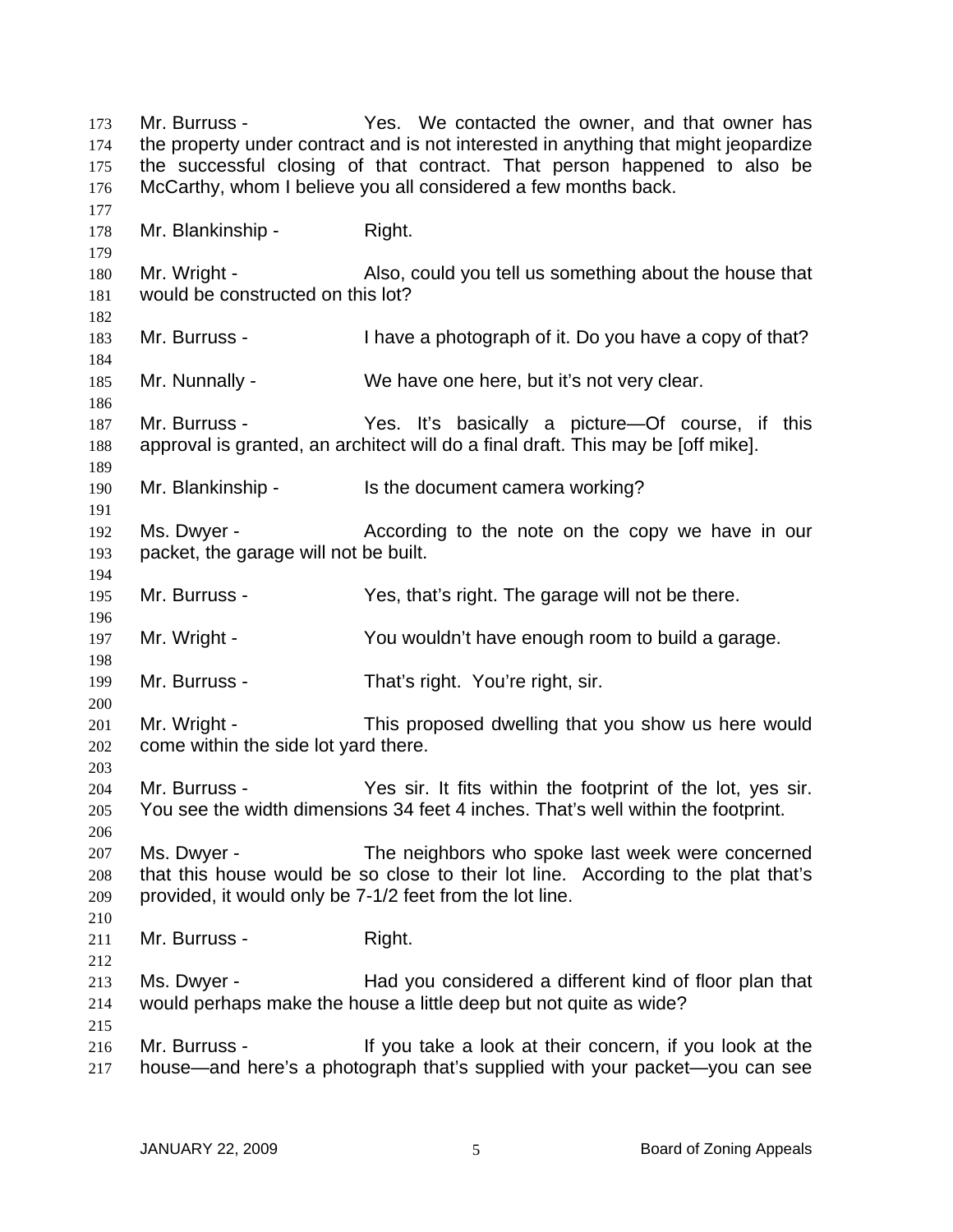that the house to north, they're much closer to their property line and much closer to the existing house than this newly proposed house would be. 218 219

220 221

Ms. Dwyer - The Mon't see any dimensions.

222 223 224 225 Mr. Burruss - You kind of have to—Let's see, which one is that for? Ms. Dwyer - I see a photograph, but I don't know what the

226 227 dimensions are.

228 229 Mr. Burruss - Can you see the rooftops?

230 231 Ms. Dwyer - Yes, I can, but sometimes photographs can be—I don't know if it's [inaudible.]

232

250

259

261

233 234 235 236 237 238 239 240 241 242 243 244 245 246 247 248 Mr. Burruss - We have a survey location of their house. Let's see, it's page—The plat, the first page of the plat, you can see the relationship of their property line to the north is closer than the property line to the south, which is the proposed lot. Also, if you look at the photograph, I think you can see the rooftops. I scaled it this morning at the office, and it's about 8-1/2 feet to the property line to the north, and 16 feet from building to building. Now, this newly proposed house will have a distance of 12-1/2 feet to the south property line from their house, and a distance of 20.2 feet to the footprint. Of course we're going to be in the footprint and maybe a little less. And that is only to the stoop. If you look at page 2, that stoop that shows on page 2 is inclusive of the footprint, and it's a five-foot stoop. So, the main body of the house would be an additional five feet. Of course I don't know the individual, but I feel like there might have been some tension between the seller and them. They bought the house in '05, I believe, at the height of the housing boom. We also would like for you to recognize that this lot has always had a separate tax number.

249 Mr. Nunnally - The Muslim Collection Communist Muslim Muslim Muslim Muslim Muslim Muslim Muslim Muslim Muslim Mu

251 252 253 254 255 256 Mr. Burruss - The Music always had a separate tax number, and a separate assessment. The assessment of this lot is consistent with the assessment of the next-door lot. A \$25,000 assessment, which in my mind would lead you believe that the County recognizes an availability to build on that lot.

257 258 Ms. Dwyer - The Universe what we have to wrestle with is a conflict because in 1960, the Board imposed setbacks and—

260 Mr. Burruss - Right.

262 263 Ms. Dwyer - —buildable areas and all of that for lots. It recognizes that some lots might be too small, so it allowed an exception standard. But even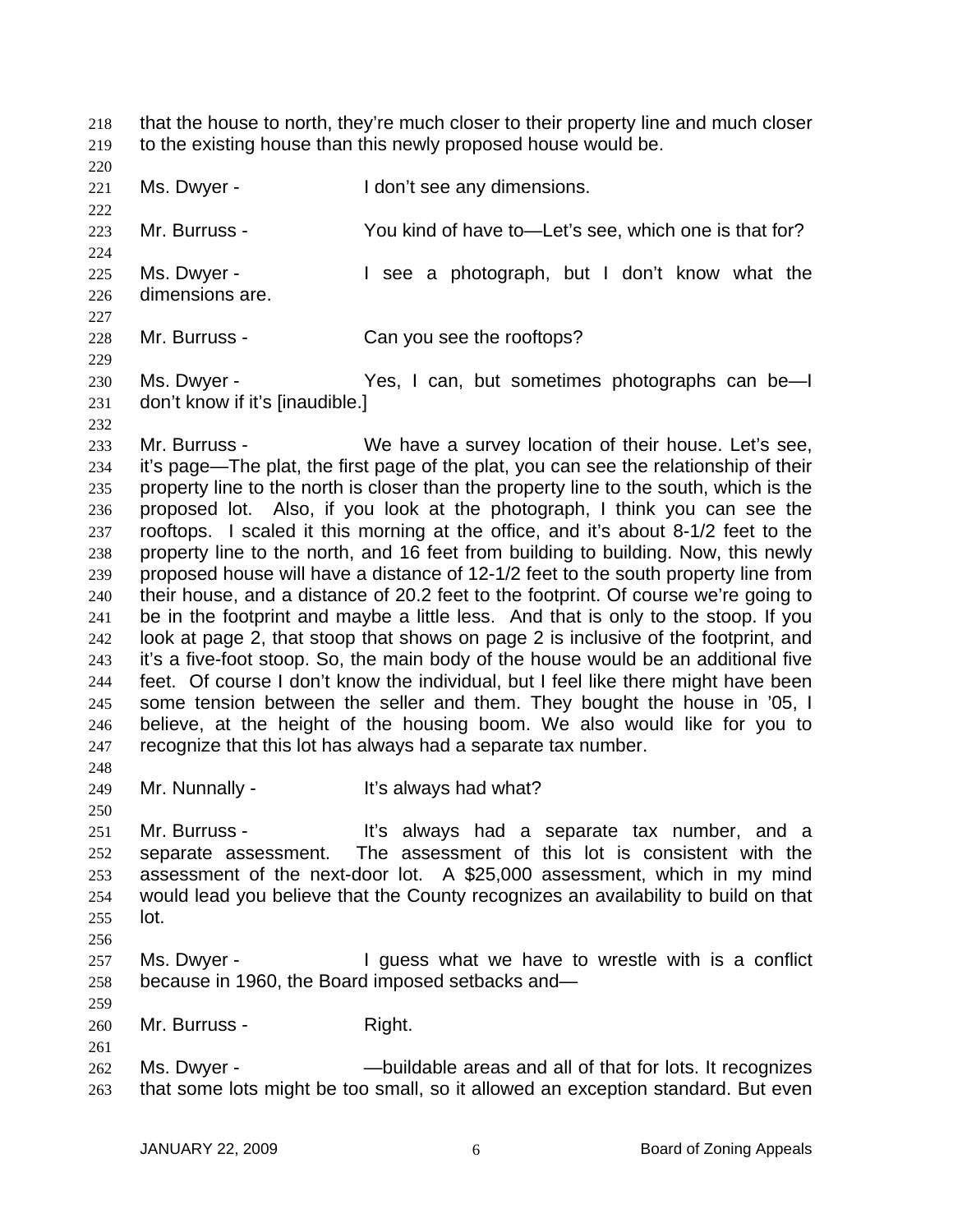under the exception standard, this lot doesn't comply. The statute already has built into it exceptions for small lots that were created before 1960. This lot is even smaller than that. 264 265 266 267 268 269 270 271 272 273 274 275 276 277 278 279 280 281 282 283 284 285 286 287 288 289 290 291 292 293 294 295 296 297 298 299 300 301 302 303 304 305 306 307 308 309 Mr. Burruss - **Right.** But this lot was already created, and already in existence when the ordinance came about. I assume that must have been a blanket zone. I certainly don't know what consideration was given to this whole section. It was a recorded lot. It's always had its autonomy, and the fact that it's been separately assessed, it's been separately taxed as an availability to build, it's my opinion that would be somewhat of an acquiescence of the County that there was some intention at some point that this lot be built on. Ms. Dwyer - The Mr. Blankinship, what is the side yard setback for an R-4, and then the exception? Mr. Blankinship - In the exception standards, the least side yard has to be at least 10% of the lot width, and the sum of the side yards has to be at least 30% of the lot width, but in no case less than 7 feet. So, with a 50-foot lot, that works out to a minimum sum of 15 feet. So, they go 7 and 8, or 7-1/2 and 7-1/2. Ms. Dwyer - For the standard R-4 what is the side yard setback? Mr. Blankinship - Let me look that up. Ms. Dwyer - I know we don't have R-4's anymore. Mr. Blankinship - The least side yard would have to be 10 feet, and the sum of the side yards, 25 feet. Mr. Wright - Mr. Burruss, on this plat we have showing a proposed dwelling with that little stoop, would you have any problem, if this is approved, if our condition was this dwelling has to be located as is shown on the plat? Mr. Burruss - The question is it has to be shown exactly as on this plat? Yes sir. My clients won't have any problems with that. Mr. Wright - That would be part of the condition. Mr. Burruss - Yes sir. Mr. Wright - That gives us extra footage between the two houses there on that side. Mr. Burruss - Yes sir. If I understood, you want it to be— Mr. Wright - What you show.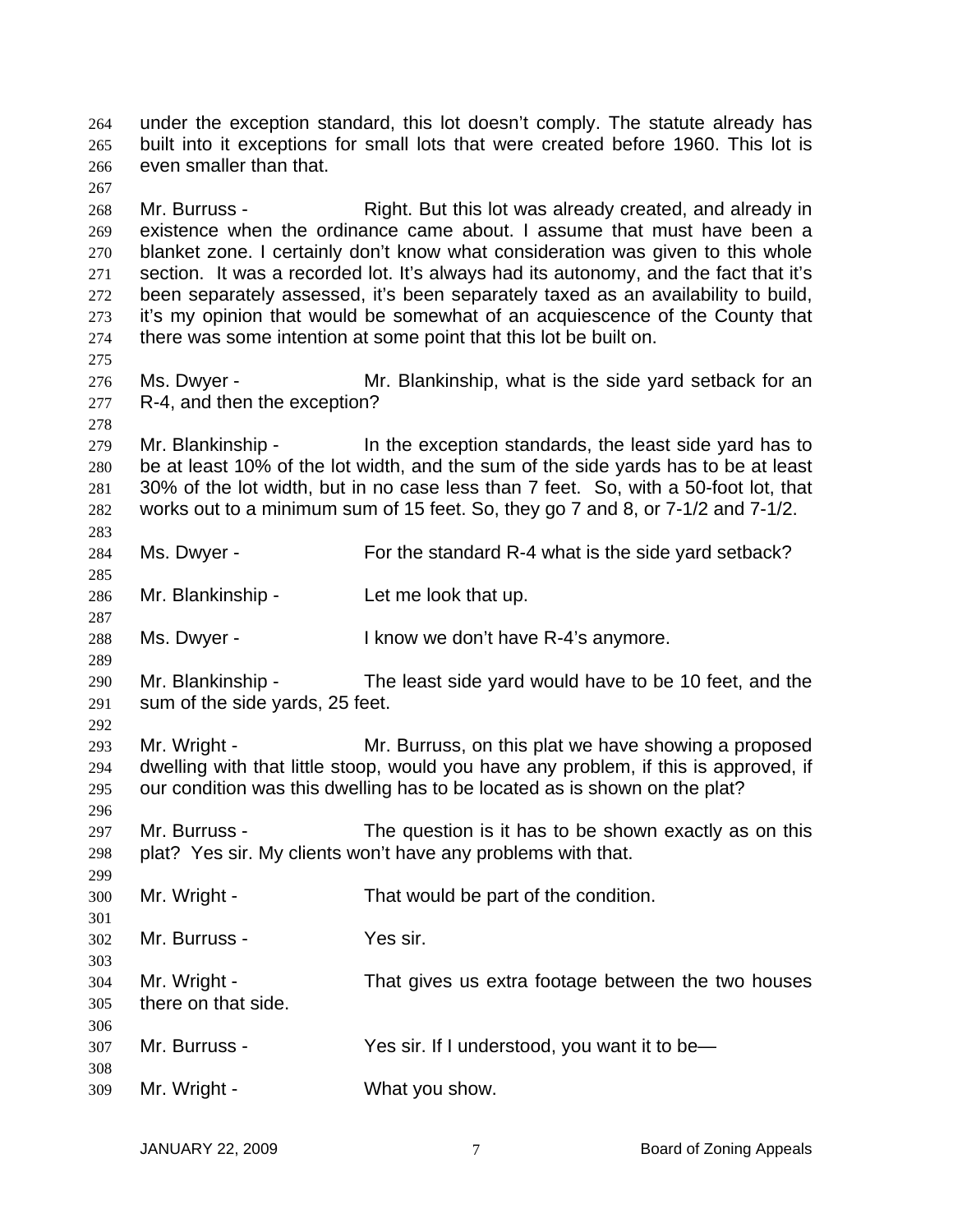| 310 |                                                  |                                                                                        |
|-----|--------------------------------------------------|----------------------------------------------------------------------------------------|
| 311 | Mr. Burruss -                                    | Right, yes sir. Yes sir, we fully intend to comply with                                |
| 312 | that.                                            |                                                                                        |
| 313 |                                                  |                                                                                        |
| 314 | Ms. Dwyer -                                      | Any questions by Board members?                                                        |
| 315 |                                                  |                                                                                        |
| 316 | Ms. Harris -                                     | Yes. I was not here at the last meeting, but I have                                    |
| 317 |                                                  | read the minutes and would like to vote on this issue. What about the other            |
| 318 |                                                  | neighbors, the McCarthy's. Did we hear from the other neighbors at all? I know         |
| 319 | we've heard from the Turner's.                   |                                                                                        |
| 320 |                                                  |                                                                                        |
| 321 | Mr. Burruss -                                    | Are they the ones to the south? Did you say                                            |
| 322 | McCarthy?                                        |                                                                                        |
| 323 |                                                  |                                                                                        |
| 324 | Mr. Blankinship -                                | No, Turner.                                                                            |
| 325 |                                                  |                                                                                        |
| 326 | Ms. Harris -                                     | Yes, I'm asking about the McCarthy's.                                                  |
| 327 |                                                  |                                                                                        |
| 328 | Mr. Burruss -                                    | Yes. They're the individuals who have their house                                      |
| 329 | under contract and we tried to buy the ten feet. |                                                                                        |
| 330 |                                                  |                                                                                        |
| 331 | Ms. Harris -                                     | Okay.                                                                                  |
| 332 |                                                  |                                                                                        |
| 333 | Mr. Burruss -                                    | They didn't want to jeopardize their position in that                                  |
| 334 |                                                  | contract. That is also the individual who had a variance, a lot behind over on I       |
| 335 |                                                  | believe it's Beach Street. That was a few months back.                                 |
| 336 |                                                  |                                                                                        |
| 337 | Mr. Blankinship -                                | Yes.                                                                                   |
| 338 |                                                  |                                                                                        |
| 339 | Mr. Burruss -                                    | You may remember that one.                                                             |
| 340 |                                                  |                                                                                        |
| 341 | Ms. Dwyer -                                      | Mr. Burruss, Mr. Gidley just pointed out to me that in                                 |
| 342 |                                                  | the plan, it appears that the width of the house is 33, whereas on the plot, you       |
| 343 | show it as 30 feet wide.                         |                                                                                        |
| 344 |                                                  |                                                                                        |
| 345 | Mr. Burruss -                                    | Yes. The architects will take this plan and scale it                                   |
| 346 |                                                  | down to fit this dwelling within the footprint. Well, actually, the 30 by 34 was given |
| 347 |                                                  | to us as a general plan before they actually produced this picture that I gave you     |
| 348 | this morning.                                    |                                                                                        |
| 349 |                                                  |                                                                                        |
| 350 | Ms. Dwyer -                                      | What we have is a conflict.                                                            |
| 351 |                                                  |                                                                                        |
| 352 | Mr. Blankinship -                                | Isn't it just turned 90 degrees? He's showing the                                      |
| 353 | longer axis going through the depth of the lot.  |                                                                                        |
| 354 |                                                  |                                                                                        |
| 355 | Mr. Burruss -                                    | The footprint is 35 feet by 40 feet.                                                   |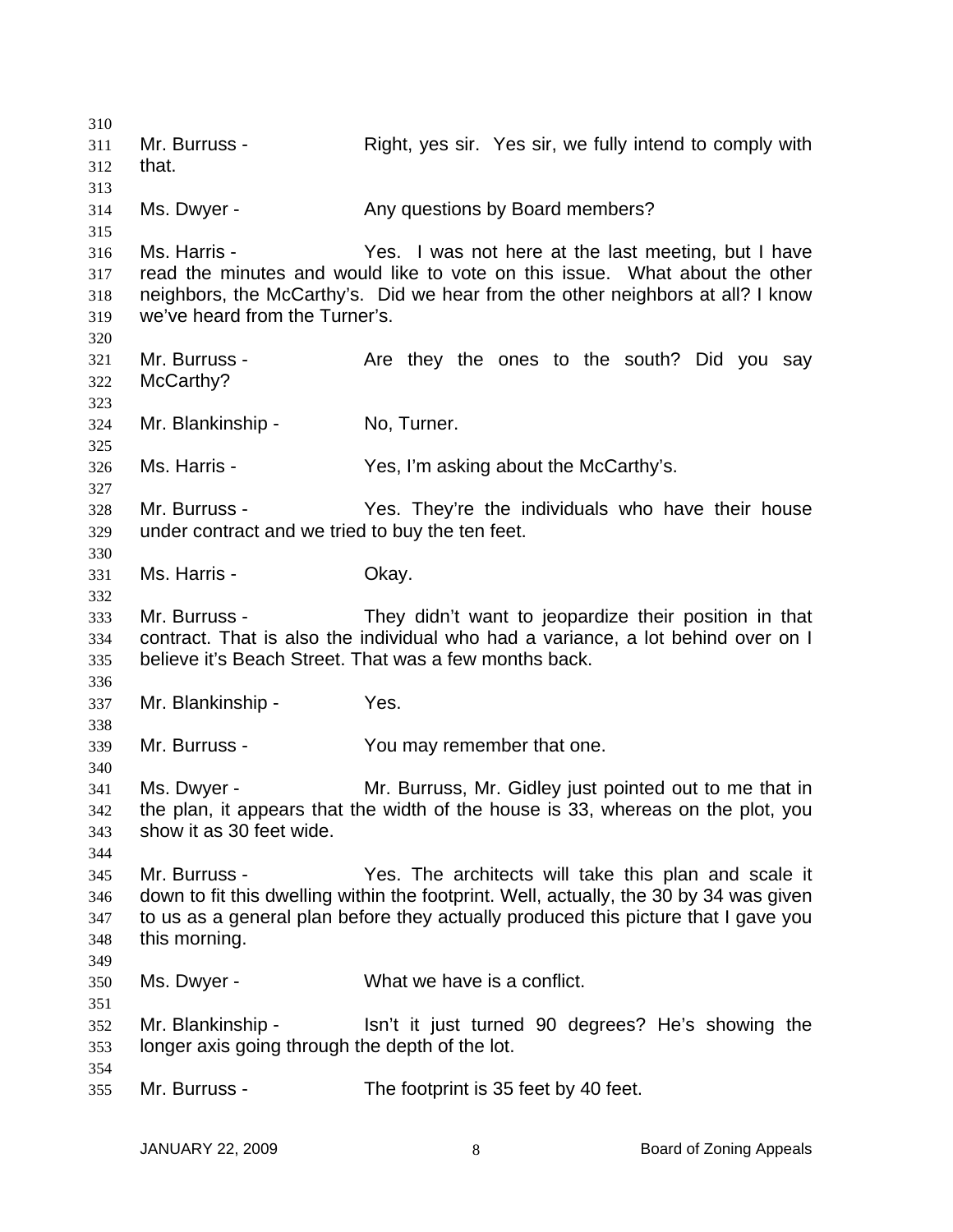356 357 358 359 360 361 362 363 364 365 366 367 368 369 370 371 372 373 374 375 376 377 378 379 380 381 382 383 384 385 386 387 388 389 390 391 392 393 394 395 396 397 398 399 400 401 Ms. Dwyer - This shows the front door on the 33 foot, 4 inch side. That's what I'm focusing on. Mr. Burruss - The front door on this—The porch? Well, that's five feet wide, so you have 39 and 34. Ms. Dwyer - I'm not so concerned about the depth as the width of the house, which you show as 30 feet on the plot, and the floor plan shows more than that. Mr. Wright - If we approve it with the 30 feet, he has to comply with the 30 feet. Ms. Dwyer - We've had problems in the past. On the ground, sometimes things [inaudible]. Mr. Wright - My point would be that the condition would say that his house would have to be the footprint that's shown on this plat. Ms. Dwyer - We need to specify which of the exhibits that he's presented to us [inaudible]. Mr. Blankinship - Do you want to specify that the front of the house has to face the front of the lot? As it is, this house could be turned 90 degrees and put on that lot and it would fit. Mr. Burruss - The It's their intention to have an architect scale this house down. My clients, I'm sure, won't have any problem with adhering to the proposed dwelling layout as I have it. I'm sure they won't have a problem with that because they've given us those dimensions. Ms. Dwyer - You've provided us documents that have conflicting dimensions— Mr. Burruss - The Music of the use of the approval— Mr. Wright - That's what I was saying. We'll make that a condition of the approval, 30 feet. The house would have fit within the proposed dwelling shown on the plot plan. Mr. Burruss - The My clients won't have a problem with that. Mr. Wright - Thirty feet, thirty-four with the thirty feet facing the street.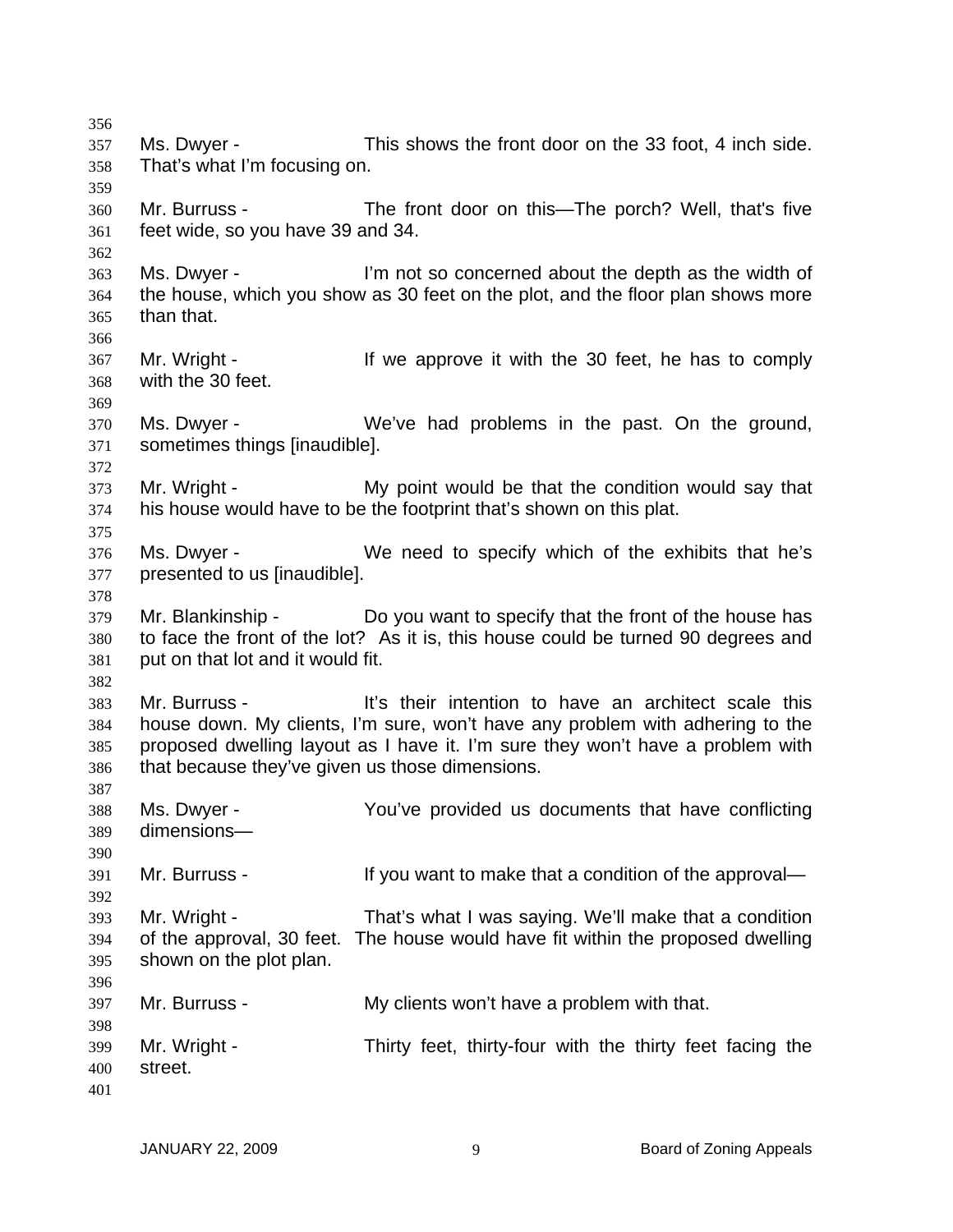Ms. Dwyer - The house dimension will be 30 by 34 as shown on— Let's identify this particular one, because there are two plots, one that shows the buildable area and one that shows the actual house. 402 403 404 405 406 407 408 409 410 411 412 413 414 415 416 417 418 419 420 421 422 423 424 425 426 427 428 429 430 431 432 433 434 435 436 437 438 439 440 441 442 443 444 445 446 447 Mr. Burruss - Buildable area is 35 feet. The side porch would use up the buildable area. Ms. Dwyer - Any other questions by Board members? Okay. Mr. Burruss - Thank you a lot for your consideration. Mr. Wright - I move we approve this request with the condition that the proposed dwelling be placed on the lot as it is shown. Did you identify that— Ms. Dwyer - There are two drawings. This one says, "Plat of a parcel of land in the Varina District of Henrico County, Virginia [inaudible]. Mr. Wright - That's the one. Ms. Dwyer - Not the one that says showing the building— Mr. Wright - No. Showing the proposed dwelling. That identifies it. Ms. Dwyer - Limits the width of the [inaudible]. Ms. Harris - The Music Head of the motion. Mr. Wright - Grounds for the recommendation are that this lot was there prior to the ordinance adopted in 1960, and without this approval, the property could not be used. I think it would be an unlawful taking. Ms. Dwyer - Cher comments by Board members? Mr. Witte - Think since the County has been assessing this property at 25,000, it's obviously more than just a garden spot. It would seem as though they're assessing it as a building lot, along with the fact that it's been there for so long. My opinion is that it is a building lot, and it should be used as one. Ms. Dwyer - I see a real conflict. This could be considered a special situation under the ordinance because this lot was devised in the 1800's. We don't run across that many of these kinds of lots. That tends to make me feel like this is a unique situation. I guess my concern is that in 1960, the Board adopted what it wanted to be development standards, and then it allowed an exception standard for lots that it knew would not be able to meet that standard. It seems to me that we are nullifying the Legislative Branch of [inaudible] to allow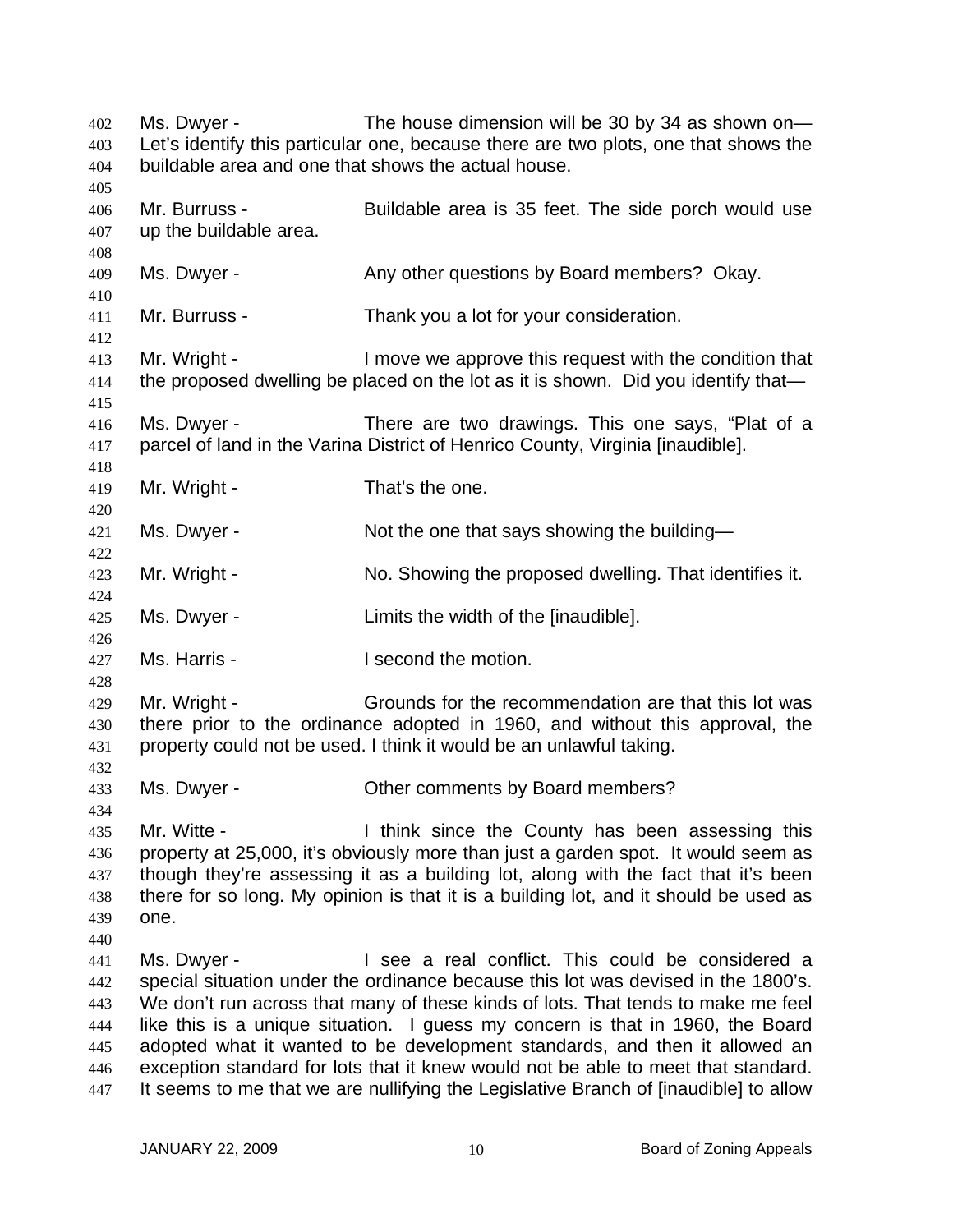an exception to the standard up to a certain limit. I think that's the conflict that we face. 448 449 450 451 452 453 454 455 456 457 458 459 460 461 462 463 464 465 466 467 468 469 470 471 472 473 474 475 476 477 478 479 480 481 482 483 484 485 486 487 488 489 490 491 492 493 Mr. Wright - The I disagree with that because I think that's why this Board was constituted, to take care of situations where there's an unreasonable taking. Ms. Dwyer - The Any other comments? Ms. Harris - The Yes. To address the concern of the Turner's who live in the adjacent property, I think if we go by the plat that was mentioned in the motion, there would be a 12.5-foot barrier between the two primary dwellings, which might relieve some of the anxiety of the neighbors. Ms. Dwyer - Right. The 7.5 is from the [inaudible]— Ms. Harris - Yes. Ms. Dwyer - The property line. Most of the house, according to this, [inaudible]. Any other comments? We have a motion to approve as requested, with an additional condition that relates to the plat showing the proposed dwelling. That would be Condition 2. Is that right, Mr. Wright? Mr. Wright - The Yes. Ms. Dwyer - Seconded by Ms. Harris. All in favor say aye. All opposed say no. The ayes have it; the motion passes. After an advertised public hearing and on a motion by Mr. Wright, seconded by Ms. Harris, , the Board **approved** application **A-031-08, Frank Blakeslee Cox, Jr.'s** request for a variance from Section 24-95(b)(6) to build a one-family dwelling at 16 S. Cedar Avenue (Highland Springs) (Parcel 821-725-5422), zoned R-4, One-family Residence District (Varina). The total lot area requirement is not met. The Board approved the variance subject to the following conditions: 1. This variance applies only to the lot area requirement for one dwelling only. All other applicable regulations of the County Code shall remain in force. 2. [ADDED] Only the improvements shown on the "Plat ... Showing the Proposed Dwelling" filed with the application may be constructed pursuant to this approval. The dwelling shall be similar to the building design submitted with the application, adjusted to fit within the 30' X 34' area shown on the plat. Any additional improvements shall comply with the applicable regulations of the County Code. Any substantial changes or additions to the design or location of the improvements may require a new variance.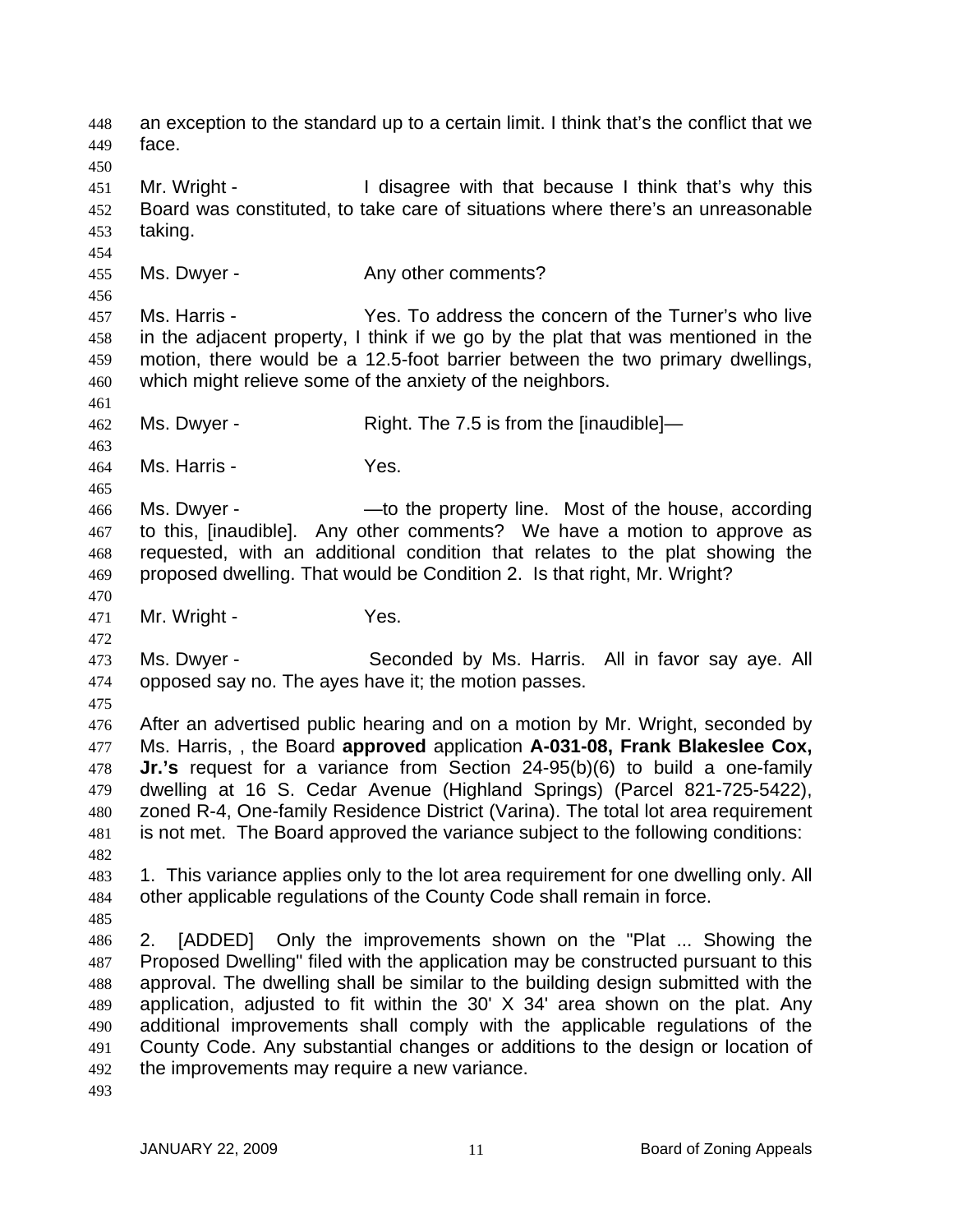494 Affirmative: Dwyer, Harris, Nunnally, Witte, Wright 5 495 496 497 498 Negative: 0 Absent: 0 **UP-001-09 DIANA L. BRICKELL** requests a temporary conditional use permit pursuant to Brookland Section 24-12(e) to operate a private noncommercial kennel at 2331 Lenora Lane (Dickensdale) (Parcel 771- 743-2609), zoned R-3, One-family Residence District (Brookland). 499 500 501 502 503 504 505 506 507 508 509 510 511 512 513 514 515 516 517 518 519 520 521 522 523 524 525 526 527 528 529 530 531 532 533 534 535 536 537 538 Mr. Blankinship - I'm sorry, the word "temporary" should not be in there. Ms. Dwyer - Anyone who is here to speak to this case, please stand and be sworn in. Mr. Blankinship - Raise your right hands, please. Do you swear the testimony you're about to give is the truth and nothing by the truth so help you God? Ms. Brickell - The I do. Ms. Dwyer - Please state your name. Ms. Brickell - Good morning. Diana Lynn Brickell. Ms. Dwyer - All right. And tell us what you are here for today. Ms. Brickell - Thave four dogs, and they are members of my family. I brought pictures of the dogs. I didn't set out to have four dogs. One came walking down the sidewalk one Christmas, and stayed. One, a neighbor moved away and left. So, of course, I gave it a home. The third one I did adopt from the SPCA. And then my sister came down with macular degeneration after her son had bought her a Peekapoo for Mother's Day, and she could no longer take care of the puppy. So, soft-hearted me took the puppy. And I had just had my second hip replacement, but I still took the puppy. Now, I'm not going to get any more dogs, but they are members of my family. I do not want to get rid of my dogs. They're inside dogs. They go outside very reluctantly. Two are old—one is 16, one is 14, one is 3, and one is 2. I brought my next door neighbor who can testify that—Well, I'll let her testify that they're not a problem in the neighborhood. They're not out long enough to create a problem. I have several doghouses in the yard that if it were raining they could get in, but I don't leave them out if I'm not there. They're very rarely out more than say a half hour at a time, and not that long in the wintertime. Ms. Dwyer - **How do you exercise the dogs?** Do you take them for

539 walks or?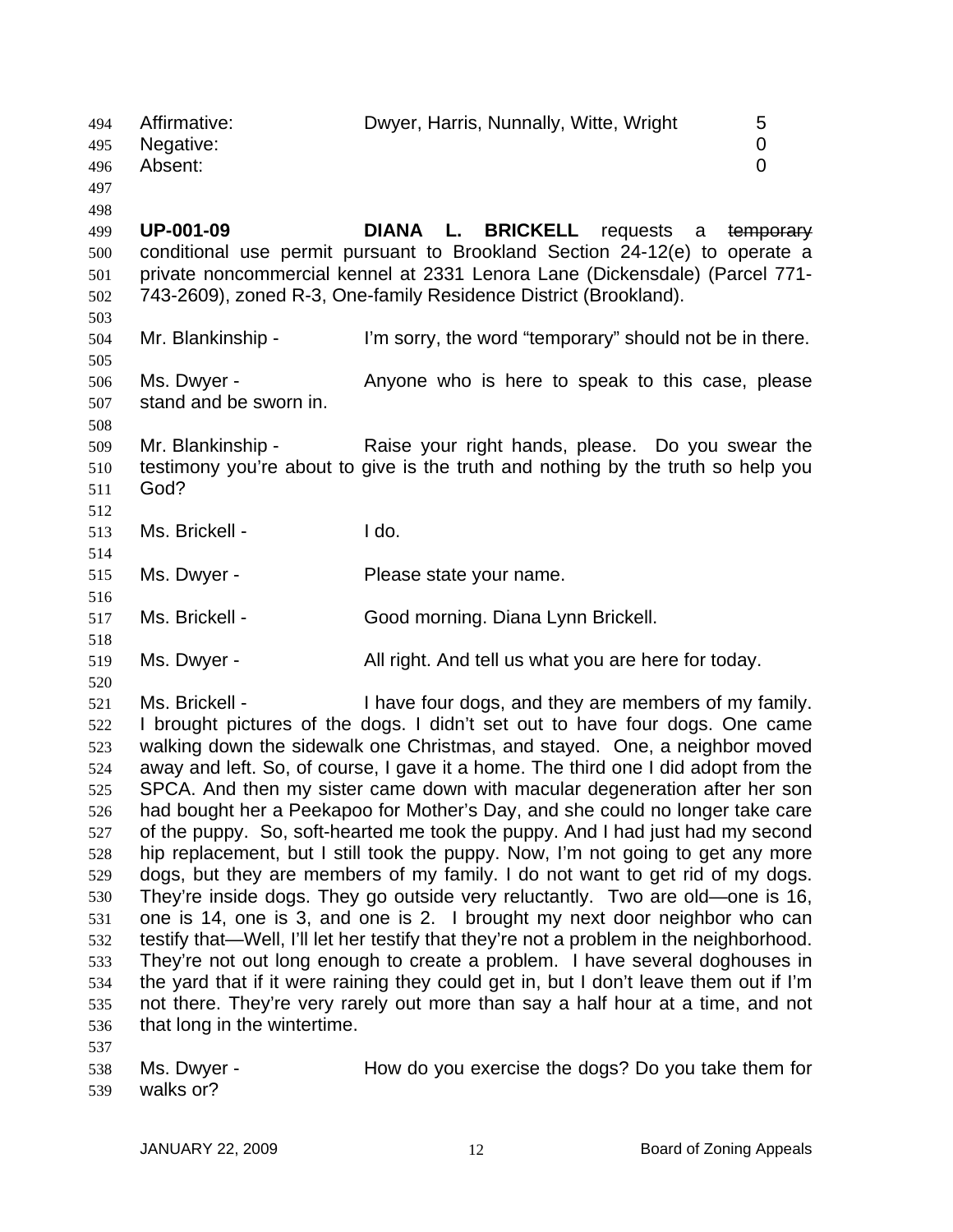| 540 |                                                        |                                                                                        |
|-----|--------------------------------------------------------|----------------------------------------------------------------------------------------|
| 541 | Ms. Brickell -                                         | Oh, no, I have a large backyard, and they do play and                                  |
| 542 | run around.                                            |                                                                                        |
| 543 |                                                        |                                                                                        |
| 544 | Ms. Dwyer -                                            | How much are they out in the yard in a day?                                            |
| 545 |                                                        |                                                                                        |
| 546 | Ms. Brickell -                                         | Oh, I'd say six or eight times a day.                                                  |
| 547 |                                                        |                                                                                        |
| 548 | Ms. Dwyer -                                            | For what period of time?                                                               |
| 549 |                                                        |                                                                                        |
| 550 | Ms. Brickell -                                         | Not more than a half hour or so at a time simply                                       |
| 551 |                                                        | because in the wintertime it's too cold, and in the summertime it's too hot. Now,      |
| 552 |                                                        | in the spring and the fall, they like to be out longer. But the older girls, they have |
| 553 | arthritis and they don't like it.                      |                                                                                        |
| 554 |                                                        |                                                                                        |
| 555 | Ms. Dwyer -                                            | What about barking?                                                                    |
| 556 |                                                        |                                                                                        |
| 557 | Ms. Brickell -                                         | I had one barker. There are possums in the                                             |
|     |                                                        | neighborhood, and if he sees those—He's territorial. If somebody's near the            |
| 558 |                                                        |                                                                                        |
| 559 | property, he'll bark. When I hear him, I bring him in. |                                                                                        |
| 560 |                                                        |                                                                                        |
| 561 | Ms. Dwyer -                                            | Have you ever received any complaints for anybody                                      |
| 562 | about-                                                 |                                                                                        |
| 563 |                                                        |                                                                                        |
| 564 | Ms. Brickell -                                         | One neighbor behind me.                                                                |
| 565 |                                                        |                                                                                        |
| 566 | Ms. Dwyer -                                            | What was the nature of the complaint?                                                  |
| 567 |                                                        |                                                                                        |
| 568 | Ms. Brickell -                                         | He doesn't want me to let them out before 8:30 in the                                  |
| 569 |                                                        | morning. He has called me at 8:00 at night. He works for himself, and he doesn't       |
| 570 |                                                        | work very much. So, I think he sleeps a lot. Whenever he's complained, I've            |
| 571 | always brought the dogs in.                            |                                                                                        |
| 572 |                                                        |                                                                                        |
| 573 | Ms. Dwyer -                                            | He's concerned about the dogs barking?                                                 |
| 574 |                                                        |                                                                                        |
| 575 | Ms. Brickell -                                         | Not the dogs, just one.                                                                |
| 576 |                                                        |                                                                                        |
| 577 | Ms. Dwyer -                                            | But before 8:30 in the morning, and then [inaudible] at                                |
| 578 | night is his request.                                  |                                                                                        |
| 579 |                                                        |                                                                                        |
| 580 | Ms. Brickell -                                         | At his request, yes.                                                                   |
| 581 |                                                        |                                                                                        |
| 582 | Mr. Wright -                                           | Which dog is that that's barking? How old is that                                      |
| 583 | dog?                                                   |                                                                                        |
| 584 |                                                        |                                                                                        |
| 585 | Ms. Brickell -                                         | Three.                                                                                 |
|     |                                                        |                                                                                        |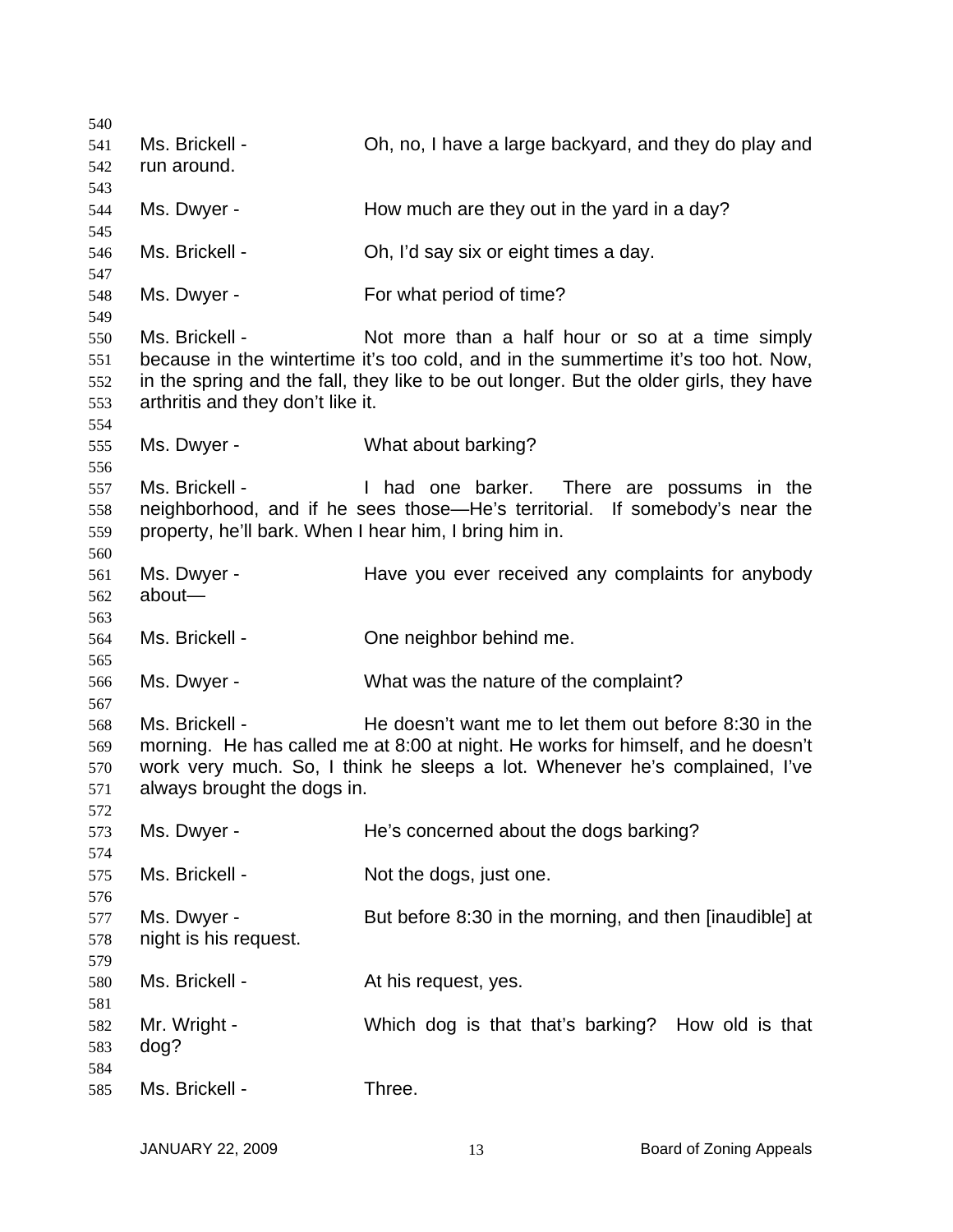| 586        |                                              |                                                                                  |
|------------|----------------------------------------------|----------------------------------------------------------------------------------|
| 587        | Mr. Wright -                                 | Three.                                                                           |
| 588        |                                              |                                                                                  |
| 589        | Mr. Witte -                                  | Are you aware that the suggested conditions say the                              |
| 590        |                                              | animals shall be kept indoors or on a leash at all times?                        |
| 591<br>592 | Ms. Brickell -                               | Even in the yard?                                                                |
| 593        |                                              |                                                                                  |
| 594        | Mr. Witte -                                  | This is what it says. This is a staff recommendation.                            |
| 595        |                                              | With a bad hip, I don't know how you're going to walk four dogs.                 |
| 596        |                                              |                                                                                  |
| 597        | Mr. Wright -                                 | I don't understand why we have to put, "on a leash."                             |
| 598        | She has a backyard.                          |                                                                                  |
| 599        |                                              |                                                                                  |
| 600        | Ms. Brickell -                               | I have double-high fence.                                                        |
| 601        |                                              |                                                                                  |
| 602        | Mr. Blankinship -                            | I was going to mention-                                                          |
| 603        | Ms. Brickell -                               | It's impossible for them to get out of the yard.                                 |
| 604<br>605 |                                              |                                                                                  |
| 606        | Mr. Blankinship -                            | I was going to mention, Mr. Witte, that we might need                            |
| 607        |                                              | to amend that condition. I had understood that the original complaint had to do  |
| 608        | with dogs running at large.                  |                                                                                  |
| 609        |                                              |                                                                                  |
| 610        | Mr. Witte -                                  | Okay.                                                                            |
| 611        |                                              |                                                                                  |
| 612        | Mr. Blankinship -                            | That's why I drafted that condition that way. After the                          |
| 613        |                                              | report went out, I met with the complainant, who actually came to the office. He |
| 614        |                                              | expressed that, no, he had never seen the dogs running at large, he only had a   |
| 615        | concern with the barking.                    |                                                                                  |
| 616        | Mr. Witte -                                  |                                                                                  |
| 617<br>618 |                                              | Okay.                                                                            |
| 619        | Mr. Blankinship -                            | So, I was going to suggest that we amend that                                    |
| 620        | condition.                                   |                                                                                  |
| 621        |                                              |                                                                                  |
| 622        | Mr. Wright -                                 | We could say within the confines of her yard, if you                             |
| 623        | want. Whichever way you want to do it.       |                                                                                  |
| 624        |                                              |                                                                                  |
| 625        | Ms. Dwyer -                                  | Stay in the fenced yard. What had you done to                                    |
| 626        | address the barking issue?                   |                                                                                  |
| 627        |                                              |                                                                                  |
| 628        | Ms. Brickell -                               | He hasn't complained in quite a while. Anytime that                              |
| 629<br>630 | I've heard Buddy bark, I bring him right in. |                                                                                  |
|            |                                              |                                                                                  |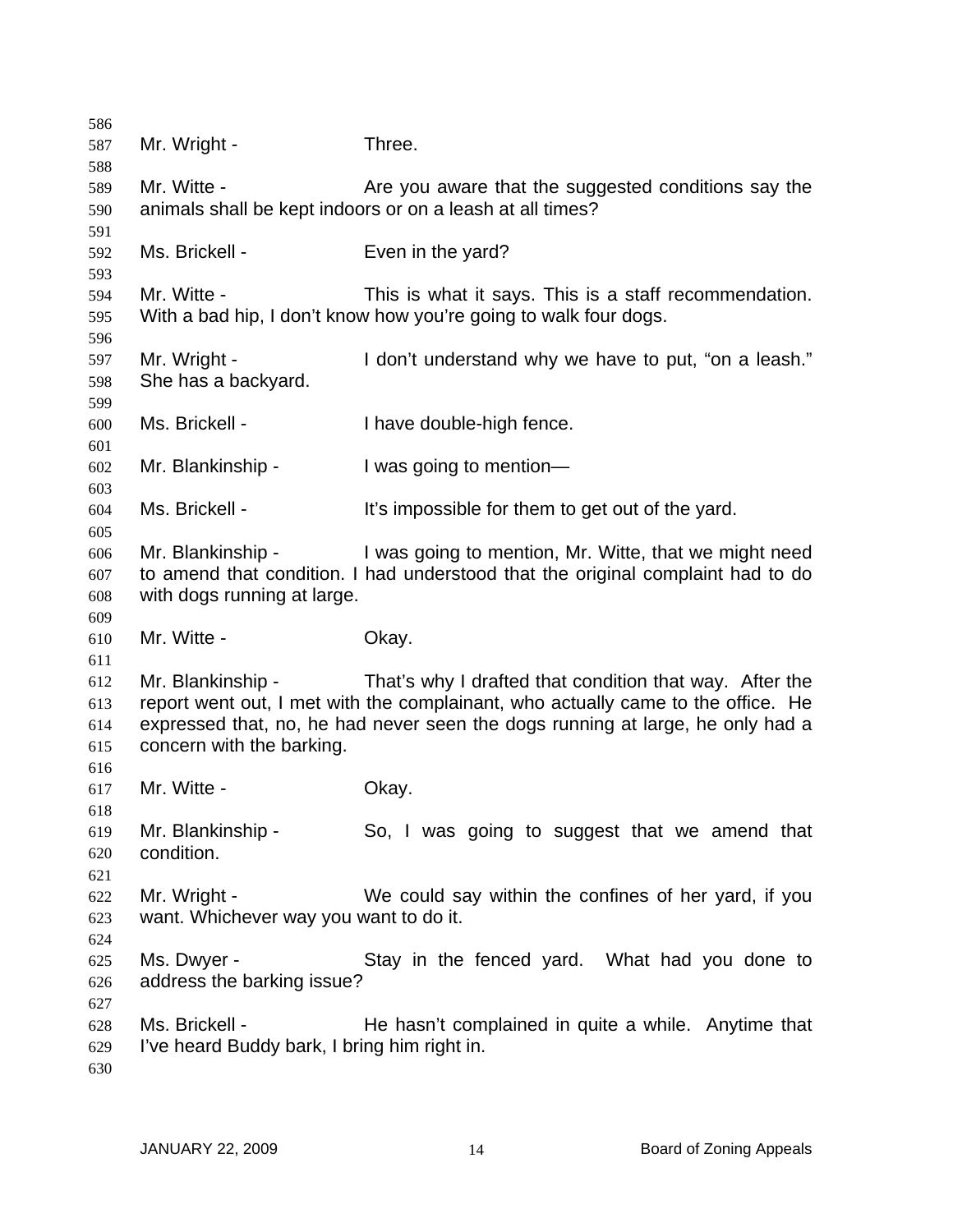Ms. Dwyer - Can he hear the dogs barking indoors, or is the outdoor barking that's troublesome? 631 632 633 634 635 636 637 638 639 640 641 642 643 644 645 646 647 648 649 650 651 652 653 654 655 656 657 658 659 660 661 662 663 664 665 666 667 668 669 670 671 672 673 674 675 676 Ms. Brickell - The You mean the neighbor? Ms. Dwyer - Yes. Ms. Brickell - The Music Letter Head on the Music Prince I don't know. Ms. Dwyer - Mr. Blankinship, what's the exact nature of the complaint to us, do we know? Mr. Blankinship - Well, there are least two complaints going on here. I believe there was a complaint filed with Community Maintenance of a dog running at large that had killed a cat or something. I'm sorry, I didn't have that conversation myself. My discussion with the neighbor that she's describing was exactly as she described it, that there is one dog that barks more than he likes, and that because of his particular work situation working from home, there are certain hours that it bothers him for the dog to bark. During the day, it doesn't bother him as much, but in the morning or at night, it does bother him. Mr. Wright - Does he say the dog is out in the yard when he barks, or in the house? Mr. Blankinship - His concern is that he would like the dog to be brought in when he's barking. I asked him several questions about the complaint about the dog running at large, and he was very clear that he's lived in the neighborhood for quite sometime, and has never seen these dogs outside of the yard. Ms. Dwyer - That must be unrelated. Mr. Blankinship - That's my guess; I don't know. Ms. Brickell - May I answer about the cat? I had taken the dogs for grooming that day. The neighbor that you're talking about that owned the cat had four cats. Three of them had gotten killed when she just turned them loose. I personally took that cat and had it spayed and got its shot because it was on the street. I know Marty had fed it, I'd fed it because it was catching rabbits and squirrels and mice and things to feed its kittens. So, I knew that it wasn't being fed at home. Well, anyway, I brought the dogs home from being groomed, let them out in the back yard. My dogs do not run the street. If they ever get out, it's because the mailman's brought a package or UPS has brought a package, and the door's been opened too wide and they've slipped out. They are not allowed to run loose. Anyway, they go out in the yard. I'm in the house. I heard a ruckus in the backyard. Unbeknownst to me, the cat has gotten in the backyard. It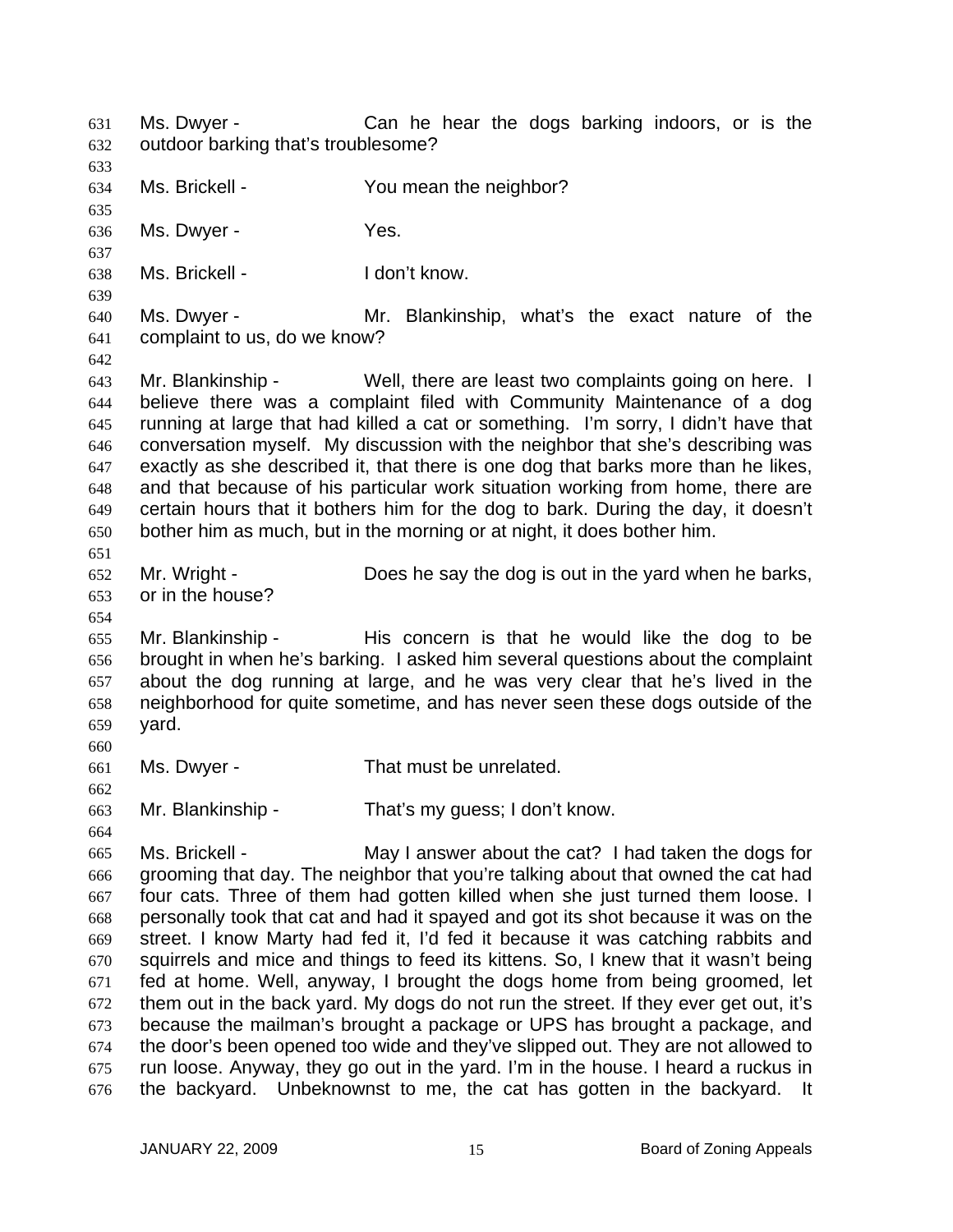climbed a double-high fence, went in the backyard where I feed the birds. It ran under the deck, got trapped, and two of the big dogs killed it. I hated it. I liked the cat, obviously. I paid money to take care of the cat. But it wasn't the dogs' fault; they were in their own yard. It was her fault. Ms. Harris - Thave a couple of questions. May we see those pictures of your dogs? Ms. Brickell - Certainly. Ms. Harris - On the picture, the backyard view, is this the doublehigh fence you were talking about? I just need to visualize. It doesn't seem very tall. It's on your screen, if you can see the screen. Ms. Brickell - That's not mine. I don't have a sign on my yard that says, "Beware of Dog." And my deck is green. Mr. Blankinship - My goodness, did we take a photograph of the wrong house? Mr. Witte - The Music Collectually rode by her house and she has a higher fence than that. Ms. Brickell - Thave a double-high fence. Ms. Dwyer - Scratch that. Mr. Blankinship - Well, that's never happened before. We've had the wrong photograph in the presentation before, but we've never photographed the wrong house. Ms. Brickell - **Figure 1** [Possibly off mike.] This is the [inaudible] She's 14, and that's Ladybug. [Inaudible] little girl. Ms. Dwyer - This is the German shepherd breed? Ms. Brickell - Yes. Buddy's the barker. Mr. Witte - Which one is Buddy? Ms. Brickell - The black, medium—Yes. Ms. Dwyer - Buddy's the barker. Ms. Brickell - [Off mike.] Not much I can do about [inaudible].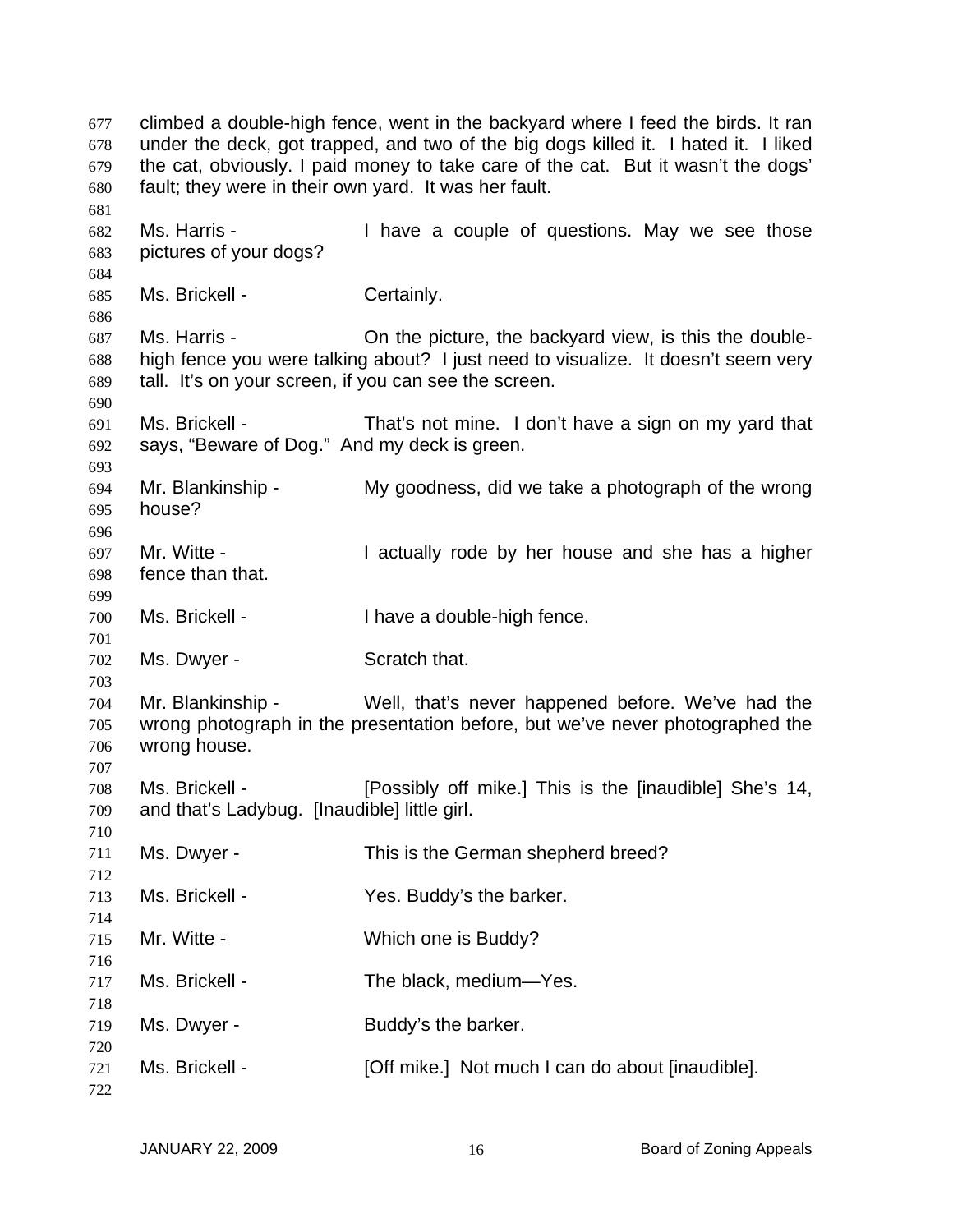Ms. Dwyer - The Are the dogs out at night after dark? I know raccoons can be. 723 724 725 726 727 728 729 730 731 732 733 734 735 736 737 738 739 740 741 742 743 744 745 746 747 748 749 750 751 752 753 754 755 756 757 758 759 760 761 762 763 764 765 766 767 768 Mr. Blankinship - We'll have to hold onto these since they've been entered as evidence. We can return them to you. Ms. Dwyer - Any other questions by Board members? Anything else, Ms. Brickell, that you'd like to say? Ms. Brickell - No, not really. Just that they are members of my family. Ms. Dwyer - You understand that the condition is that if the special exception is allowed and one of the dogs dies, then you cannot replace that. Ms. Brickell - I understand. I have no intentions of getting any more dogs. Mr. Wright - The Actually, once one of them dies, this use permit expires, because she can have three dogs. Under the ordinance, you can have three dogs. Ms. Dwyer - Thank you very much. Ms. Brickell - Thank you. Ms. Dwyer - Is there someone else to speak to the case? It's up to you if you want to. Come on up to the podium, if you would, so we'll have it on the record. Please state your name. Ms. Pool - **Martha Pool.** Mr. Blankinship - Where do you live, ma'am? Ms. Pool - I live at 2329 Ms. Dwyer - You were saying? Ms. Pool - Well, just that they're not a problem. I mean, the way she handles them, and the way that she coordinates them going outside, what little barking they do, it doesn't last long because she'll bring them inside. I've never had any problem with noise or anything else. Ms. Dwyer - Any questions from Board members? Thank you very much. That closes the case, and we'll render our decision at the end of the meeting.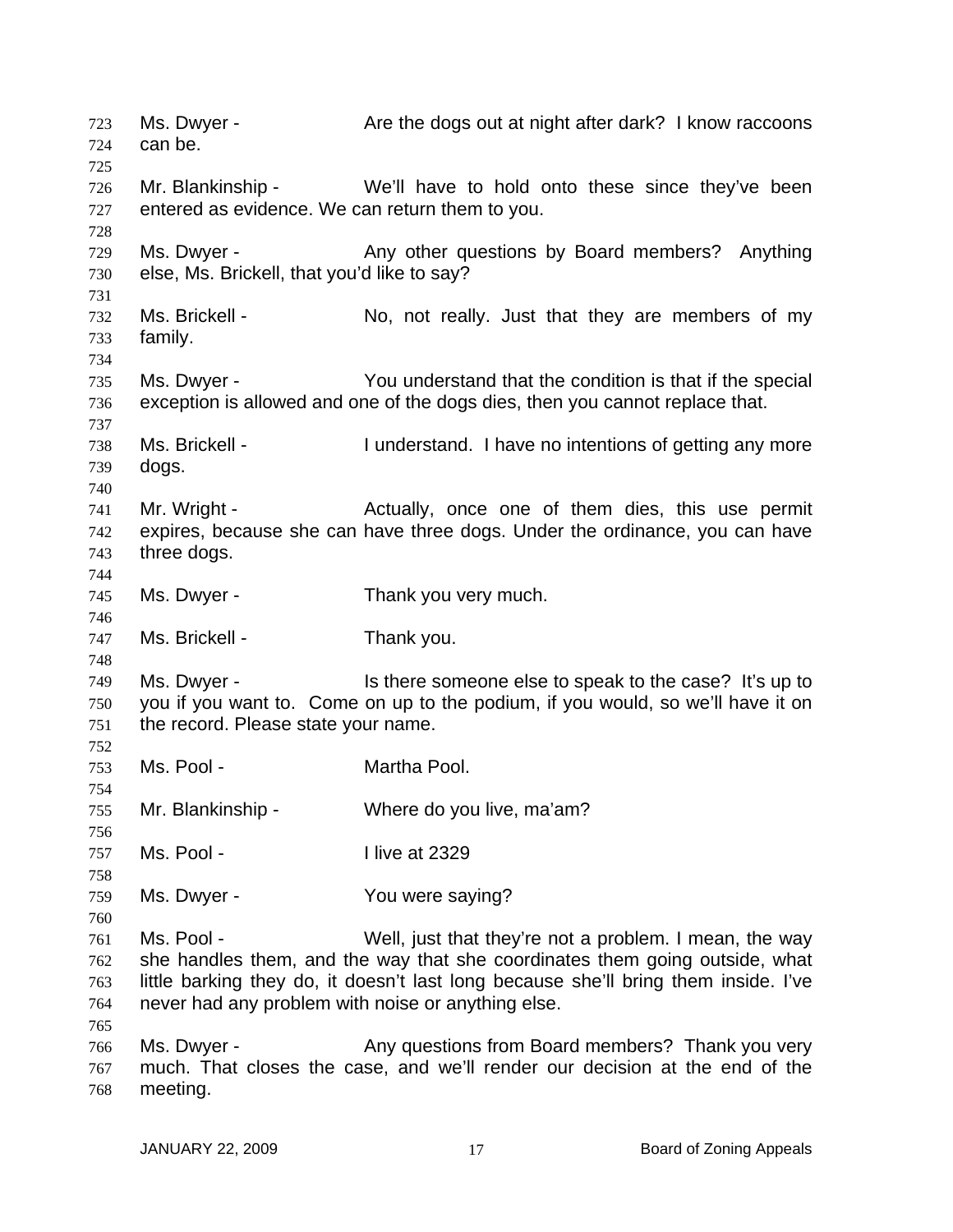769 770 771 772 773 774 775 776 777 778 779 780 781 782 783 784 785 786 787 Mr. Witte - The Muslim of I make a motion that we approve this request. I don't see where it adversely affects the health, safety, or welfare of the area, the neighborhood. Some of her animals are so old, I don't think it's going to be an issue but for a short period of time anyway. Mr. Blankinship - Mr. Witte, did you want to amend Condition 3? Mr. Witte - Oh, yes I did. I wanted to amend it so that the dogs would be allowed to go unleashed in the fenced back yard, rear yard. Thank you. Mr. Nunnally - Second. Ms. Dwyer - Seconded by Mr. Nunnally. Any discussion? Motion by Mr. Witte, seconded by Mr. Nunnally. All in favor say aye. All opposed say no. The ayes have it; the motion passes. After an advertised public hearing and on a motion by Mr. Witte, seconded by Mr. Nunnally, the Board **approved** application **UP-001-09, Diana L. Brickell's**  request for a temporary conditional use permit pursuant to Section 24-12(e) to operate a private noncommercial kennel at 2331 Lenora Lane (Dickensdale) (Parcel 771-743-2609), zoned R-3, One-family Residence District (Brookland). The Board approved this variance subject to the following conditions: 788 789 790 791 792 793 794 795 796 797 798 799 800 801 802 803 804 805 806 807 808 809 810 811 812 813 1. This approval is only for the four dogs presently owned by the applicant. The approval is not for the commercial boarding or breeding of dogs at any time. 2. No new or replacement animals may be added, so that the number of existing animals will be reduced by natural means to three, as permitted by code, at which time this conditional use permit shall expire. 3. [AMENDED] All animals shall be kept indoors or within the fenced yard at all times. The applicant shall maintain the property so that noise and odors are controlled. Affirmative: Dwyer, Harris, Nunnally, Witte, Wright 5 Negative: 0 Absent: 0 **UP-003-09 MOUNT OLIVE BAPTIST CHURCH** requests a temporary conditional use permit pursuant to Section 24-116(c)(1) to place two temporary storage units at 8775 Mount Olive Avenue (Parcel 781-760-6408), zoned R-3, One-family Residence District (Fairfield).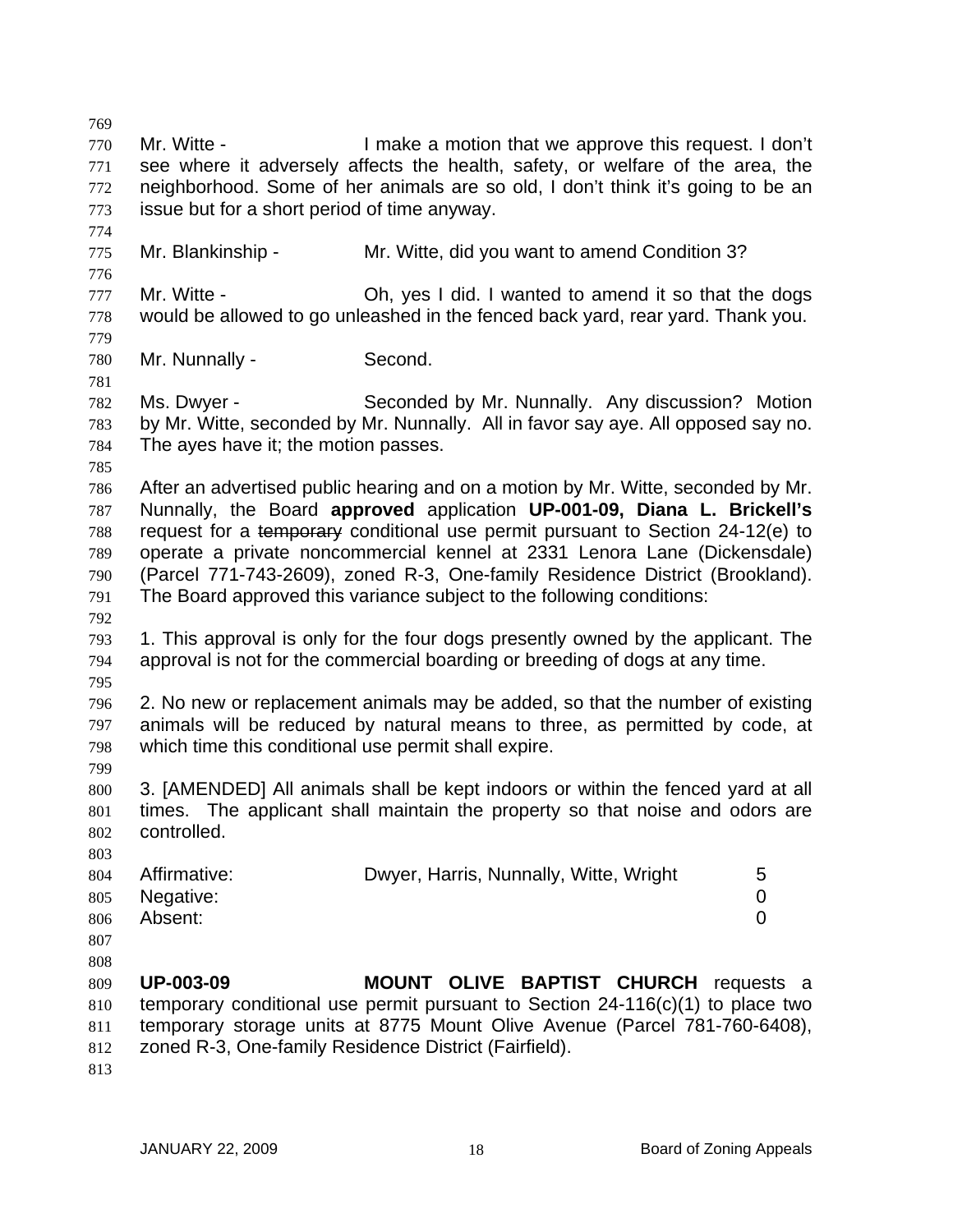Ms. Dwyer - Anyone else here to speak to the case? Please raise your hand and be sworn. 814 815

816

819

821

823

817 818 Mr. Blankinship - Do you swear the testimony you're about to give is the truth and nothing but the truth so help you God?

820 Rev. Redmond - I do.

822 Ms. Dwyer - The Music of the Vou would state your name and spell it.

824 825 826 827 828 829 830 831 832 833 834 835 836 Rev. Redmond - I'm Reverend Wayne Redmond—R-e-d-m-o-n-d. I'm the church administrator at Mount Olive Baptist Church. Earlier this year, we received permission to demolish our existing annex building and erect a new multipurpose building. In doing so, the only ministry that was impacted was our food pantry ministry, which provides food to those in need in the community. In order to keep the ministry going for the time of the construction and until we get an occupancy permit for the new building, we decided that we would bring on two temporary units in order to house the freezers and the refrigerators and to store the food. I apologize for getting ahead of the process; however, the vendor that we rented those units from informed us that because they sat flat on the ground, and because there was no need for disability or handicapped entrance, we did not need a permit. So, we allowed him to deliver those units because we wanted to have the food ministry to continue to operate when we started the building.

837

851

838 839 840 841 842 843 844 845 846 847 848 849 850 We located those units at the rear of the church where we thought they would not be seen by a large majority of the people who enter the church and the neighbors, and also that we would be able to connect those units to the existing power in the church. However, we have found that we are not able to make that connection, and we have to have electrical power separate from the building. Therefore, in accordance with the recommendation from the Planning Department, we have talked to Dominion Power, and we are asking for an amendment of the location to now locate the units in front of the building on the grassy area that's right at the entrance of the church. That will be where the construction company will have their mobile unit during the construction time, and also Dominion Power indicates that from a safety standpoint, and a convenience standpoint, they will be able to connect the power because the transformer pole is right there on the corner.

| 852 | Ms. Dwyer -    | Let me stop you right there. I'm not clear exactly       |
|-----|----------------|----------------------------------------------------------|
| 853 | where it is.   |                                                          |
| 854 |                |                                                          |
| 855 | Rev. Redmond - | If you look at the proposed new building in front, there |
| 856 | $is a$ —       |                                                          |
| 857 |                |                                                          |
| 858 | Ms. Dwyer -    | Okay, there. Okay.                                       |
| 859 |                |                                                          |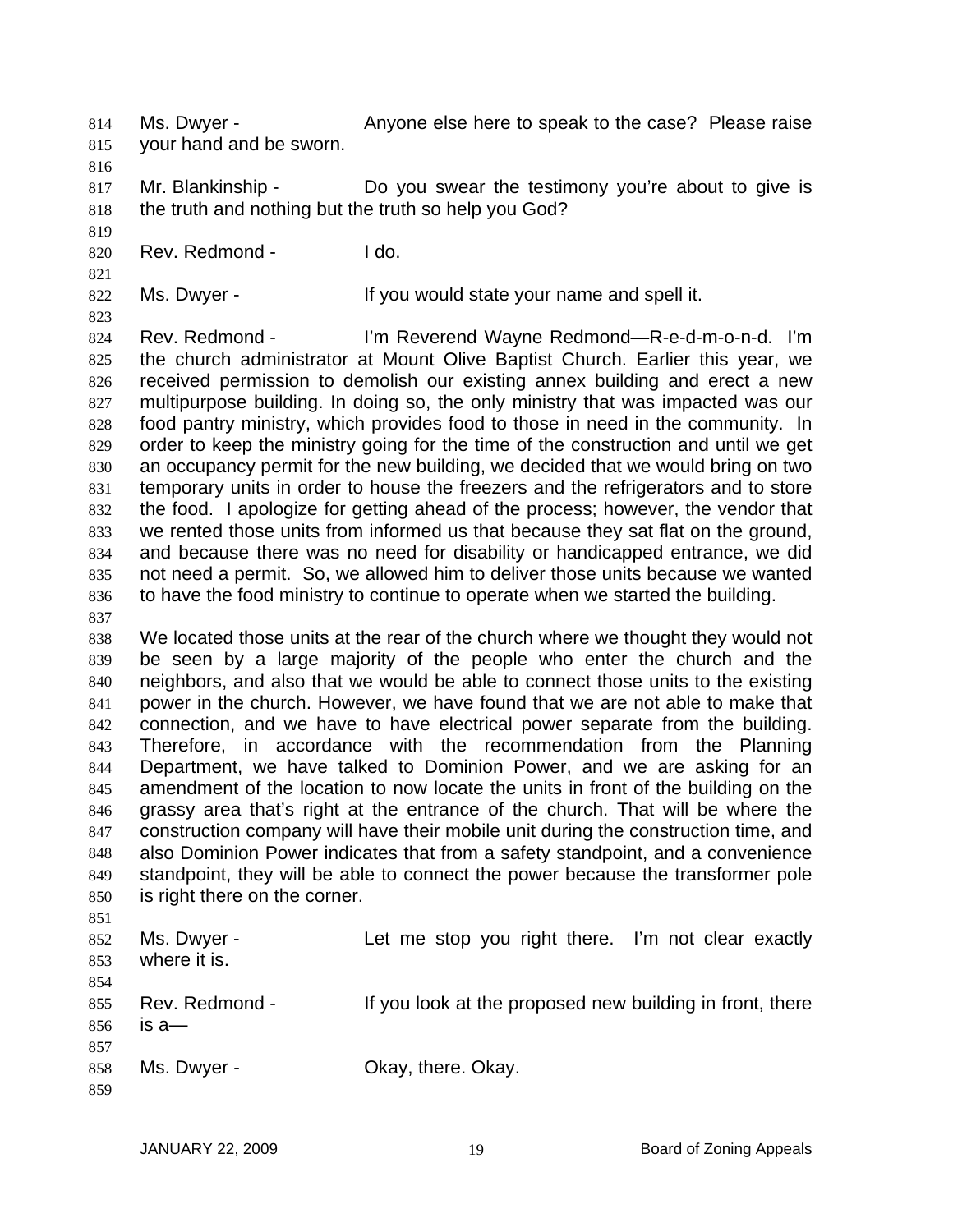Rev. Redmond - There is a little curve way. Right in between where the red dots are there is a little grassy area right at the entrance. 860 861 862 863 864 865 866 867 868 869 870 871 872 873 874 875 876 877 878 879 880 881 882 883 884 885 886 887 888 889 890 891 892 893 894 895 896 897 898 899 900 901 902 903 Ms. Dwyer - Is it where the magnifying glass is now? Is that the correct area? Rev. Redmond - Now. Come over—Yes, right in there. Ms. Dwyer - Chay. Rev. Redmond - Right there. Ms. Dwyer - You say there will be the two trailers that you're proposing, as well as the construction trailers? Rev. Redmond - Construction company says that's where they propose to put their construction trailer. Ms. Dwyer - That's right directly behind the [inaudible]. Rev. Redmond - Right. The houses are, as you can see, further up the street. It's right at the entrance of our property. Ms. Dwyer - All right, thank you. Ms. Harris - The Reverend Redmond, you've already moved the trailers, right? Rev. Redmond - Yes ma'am. They were moved last week because the company, once I talked to them about the fact that we needed to go through this process, they were willing to come back and move those units out to that location. Ms. Harris - The Move by there yesterday, and they were busy working. I saw those small trailers. They are very small, but I guess the construction trailer is going to be the thing that might give you some complaints. Have we had any complaints from the neighbors so far? Mr. Blankinship - No ma'am. Again, when we were on the site, they were in a very inconspicuous location, so. I don't know how this neighbor would feel about having them all right in the backyard. Ms. Harris - Thave you spoken with the neighbor at 9510?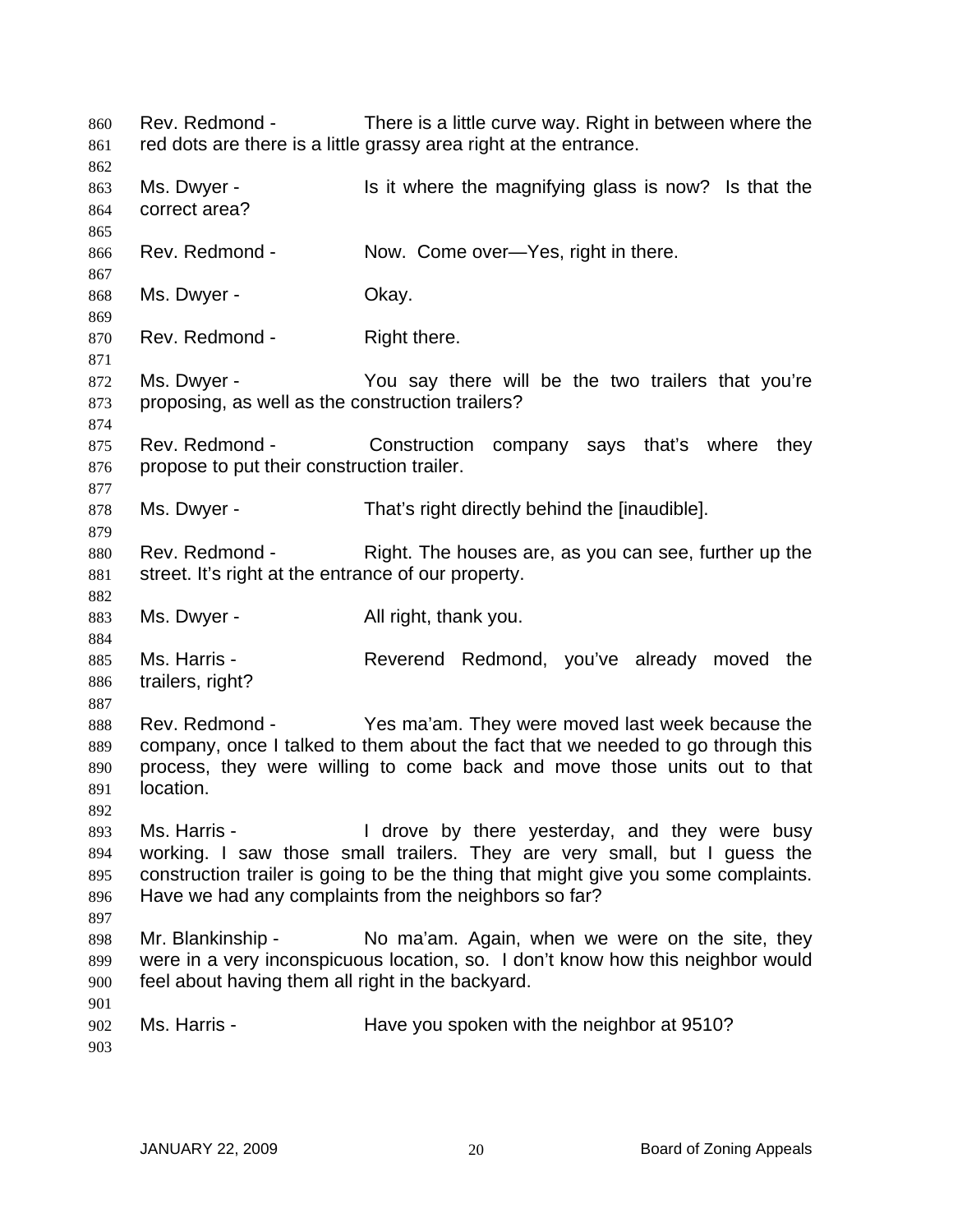Rev. Redmond - No ma'am. Those units sit to the rear of that house, and we have not had any difficulty with the neighbors since we've been in that location, since I've been there for the last 2-1/2 years. 904 905 906 907 908 909 910 911 912 913 914 915 916 917 918 919 920 921 922 923 924 925 926 927 928 929 930 931 932 933 934 935 936 937 938 939 940 941 942 943 944 945 946 947 948 949 Ms. Harris - Right, but you've never put a construction trailer there either. Rev. Redmond - That's true. Ms. Harris - So, maybe you need to talk to your neighbor there, I would think, if that's going to be a large construction trailer. When will the construction of that new building be completed? Rev. Redmond - It's scheduled for 12 months; however, we do have to have the land tested that was underneath the old building. If that land is not appropriate, we have to bring in some fill, which will probably extend the time. We should know about that at the end of this month. Ms. Dwyer - These trailers are refrigerated? Rev. Redmond - They will hold freezers and refrigerators. Most of the food that we dispense is frozen. In the old building, we had two classrooms that we had freezers and refrigerators that held that food. The only activity will be to get the food out of those. We dispense the food one day a week on a regular schedule, and then the ministry will go in on emergencies to get food for people who are referred to us. Ms. Dwyer - The photograph of the trailer shows what I think is an HVAC unit on the side. Rev. Redmond - Yes ma'am, it does. Ms. Dwyer - Is that the HVAC unit there? Rev. Redmond - The box on the side? Yes. Ms. Dwyer - My concern is that could be noisy, now that it's right adjacent to [inaudible]. Rev. Redmond - I doubt very seriously that we'll run them because the time is so limited in there. I haven't had an opportunity to see them in operation. If they are noisy, the food is dispensed from 11 to 12 on Wednesday, so it wouldn't be at a time when normally people would be sleeping. Ms. Dwyer - You wouldn't have to run the air conditioning even during the summer?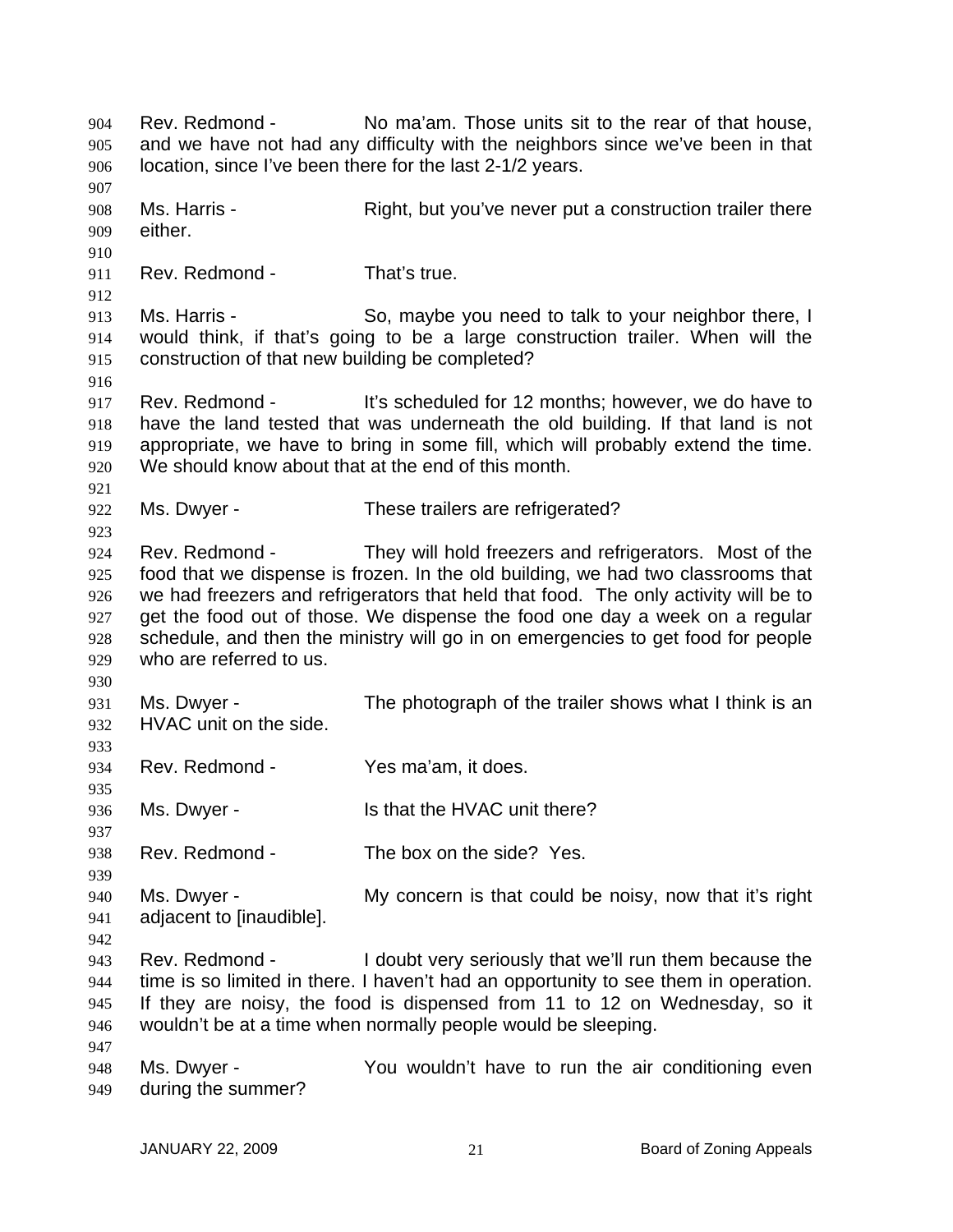950 951 952 953 954 955 956 957 958 959 960 961 962 963 964 965 966 967 968 969 970 971 972 973 974 975 976 977 978 979 980 981 982 983 984 985 986 987 988 989 990 991 992 993 994 995 Rev. Redmond - Not every day. It would just be when someone would be in there. Primarily, what we need those for is refrigeration and freezing of the food. Ms. Dwyer - What you need what for, the electricity? Rev. Redmond - The units. The reason we have to get the units is we didn't have a place to put the freezers and the refrigerators that store the food. Ms. Dwyer - The You can put a freezer in a really hot building in the summer? I would think you would have to keep the building somewhat cool. Rev. Redmond - It might be. I can't speak to it because I just haven't heard them running at all. Ms. Dwyer - Mr. Blankinship, if we approve this request and get a complaint from a neighbor, what would be the process at that point? It might not be a problem, but if it were a problem. Mr. Blankinship - There were no conditions on the permit relative to that, then there wouldn't be anything we could do for the complaint. We'd just have to tell them the Board approved the permit, it's temporary, it'll be gone as soon as the new building is completed and everything can be moved into it. But they're just going to have to live with it until then. Mr. Witte - Reverend, this flyer from Mobile Mini, indicates that this is an office combo trailer. It's actually set up to house storage and an office. It shows the HVAC unit next to the office. So, I'm going to presume that that's probably a normal residential unit that's only going to heat a small space of 11 by 8. Is that correct? Rev. Redmond - Well, the office is really small. I would think you're probably right about that. Mr. Witte - The State of I can't imagine that would cause so much noise with it hanging right on the wall of the supposed office. Ms. Dwyer - Mr. Blankinship, these are now at a location that they weren't in when staff reviewed this. Typically, we have—It looks like there are trees along that side. Rev. Redmond - Yes ma'am. Ms. Dwyer - That should provide sufficient visual screen?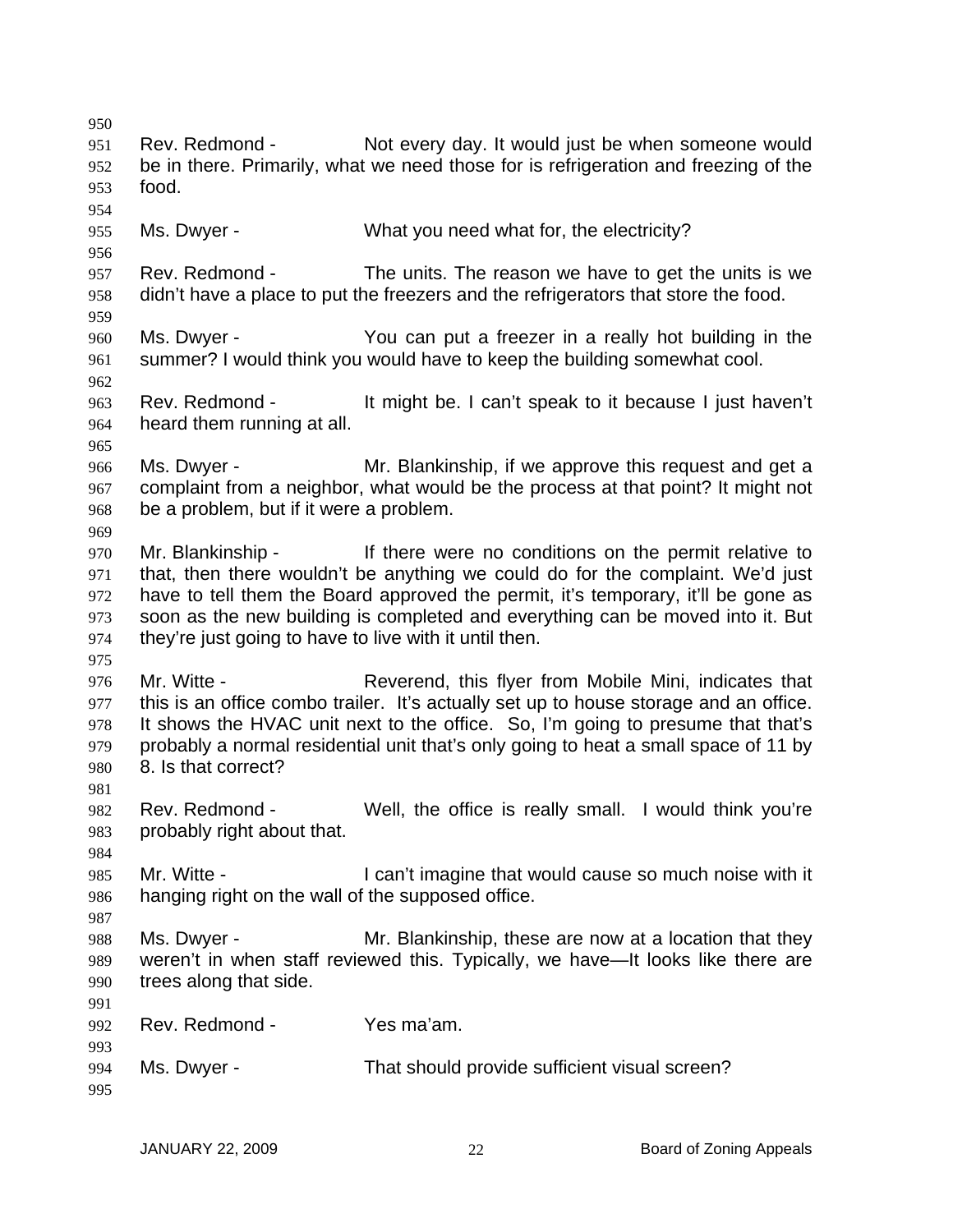996 Rev. Redmond - Yes. And the trees will remain there. 997 998 999 1000 1001 1002 1003 1004 1005 1006 1007 1008 1009 1010 1011 1012 1013 1014 1015 1016 1017 1018 1019 1020 1021 1022 1023 1024 1025 1026 1027 1028 1029 1030 1031 1032 1033 1034 1035 1036 1037 1038 1039 1040 Ms. Dwyer - You're not taking those down as part of the construction. Rev. Redmond - No. Ms. Dwyer - Chay. I'm most concerned about the visual, but I am concerned about the noise. Mr. Blankinship, I'm not sure what kind of a condition you might— Mr. Wright - Well, we could fashion a condition that if there is noise that causes some concern for the neighbors, then we would revisit it. Mr. Nunnally - Couldn't you insulate it some way or another to knock the noise down, if they have noise? Rev. Redmond - We could look into that. I don't think the noise will exceed that of the construction itself. Ms. Dwyer - That may not be all that reassuring to the neighbors. Rev. Redmond - But certainly if there were problems, I would be willing to look into how we could eliminate them, and I would go back to Mobile Mini and find out if there have been any complaints in using that unit. Mr. Wright - We could fashion some language to give us some way to reconsider it if the noise is a problem. We don' know whether it's going to be a problem now or not. Mr. Blankinship - Think that's reasonable in this case, particularly because they can just move them to another spot on the site. You're not telling them, well, they're too noisy, get rid of them, but they're too noisy, you have to move them away from this person's house. Ms. Dwyer - I'm not saying that you have to do anything up front, because it may not be a problem. I just want to leave us some leeway if, you know, we do get a complaint that we can be responsive to that. Is that all right with you— Rev. Redmond - Yes. Ms. Dwyer - The said a condition to that effect. Any other questions by Board members?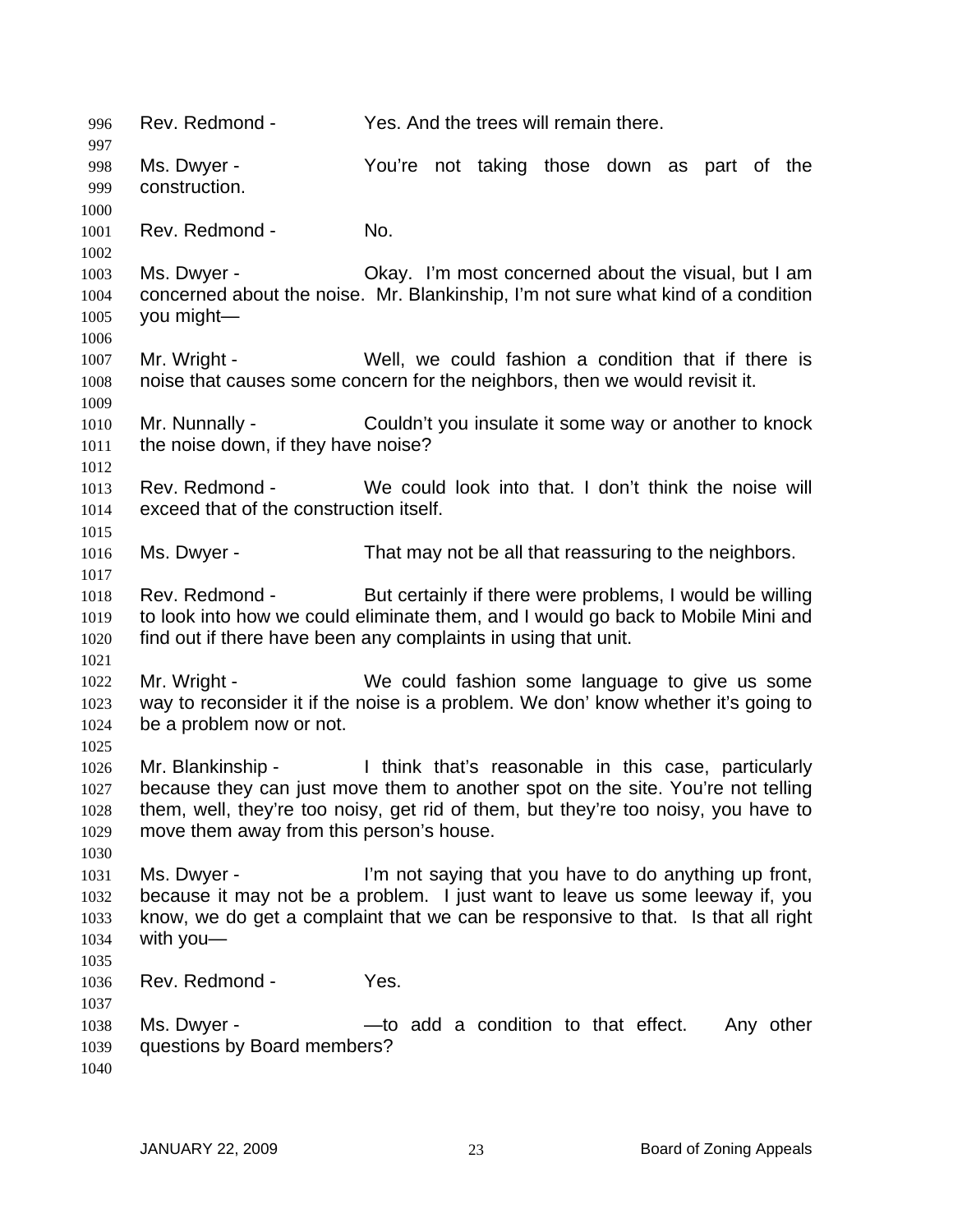Ms. Harris - The How active is your food bank? Are there any food items in those trailers now? 1041 1042 1043

1044 1045 1046 1047 Rev. Redmond - No. In the interim, I had to move those freezers and refrigerators into the church in a classroom until we can get the appropriate permits. That's what I'm doing right now, which is impacting my educational space. But we have to do what we have to do.

1049 1050 1051 1052 1053 1054 1055 1056 1057 1058 1059 1060 1061 1062 1063 1064 1065 1066 1067 1068 1069 1070 1071 1072 1073 1074 1075 1076 1077 1078 1079 1080 1081 1082 1083 1084 1085 Mr. Witte - The You are just renting these units. Rev. Redmond - Yes. Mr. Witte - The You're not purchasing them. Rev. Redmond - No. Mr. Witte - Chay. Ms. Dwyer - No one else here to speak to the case? Reverend Redmond, did you have anything else you'd like to say? Rev. Redmond - No, thank you very much. I appreciate it. Ms. Dwyer - Is there a motion on the case? Ms. Harris - I move that we approve this temporary conditional use permit. It will not adversely affect the health, safety, or welfare of the community. However, the condition we wanted to add is if there are noise complaints from the neighbors, we would revisit the case. Is this what we're saying? Mr. Blankinship - Do you want to reopen the case, or do you just want them to move the trailer, give the Planning Director the authority to require them to move the trailers to a different location on the site. Ms. Harris - Okay. If there are noise complaints from neighbors, we want to give the authority to the Planning Director to move the trailers to another area on the site that would alleviate the noise. Ms. Dwyer - Should we say, "or reopen the case"? The reason I suggest that is sometimes neighbors can be unreasonable, and it might be that staff is unable to resolve the issue. Mr. Blankinship - If you prefer that, we can just put the condition in that way, that it would come back before you if there's a complaint.

1048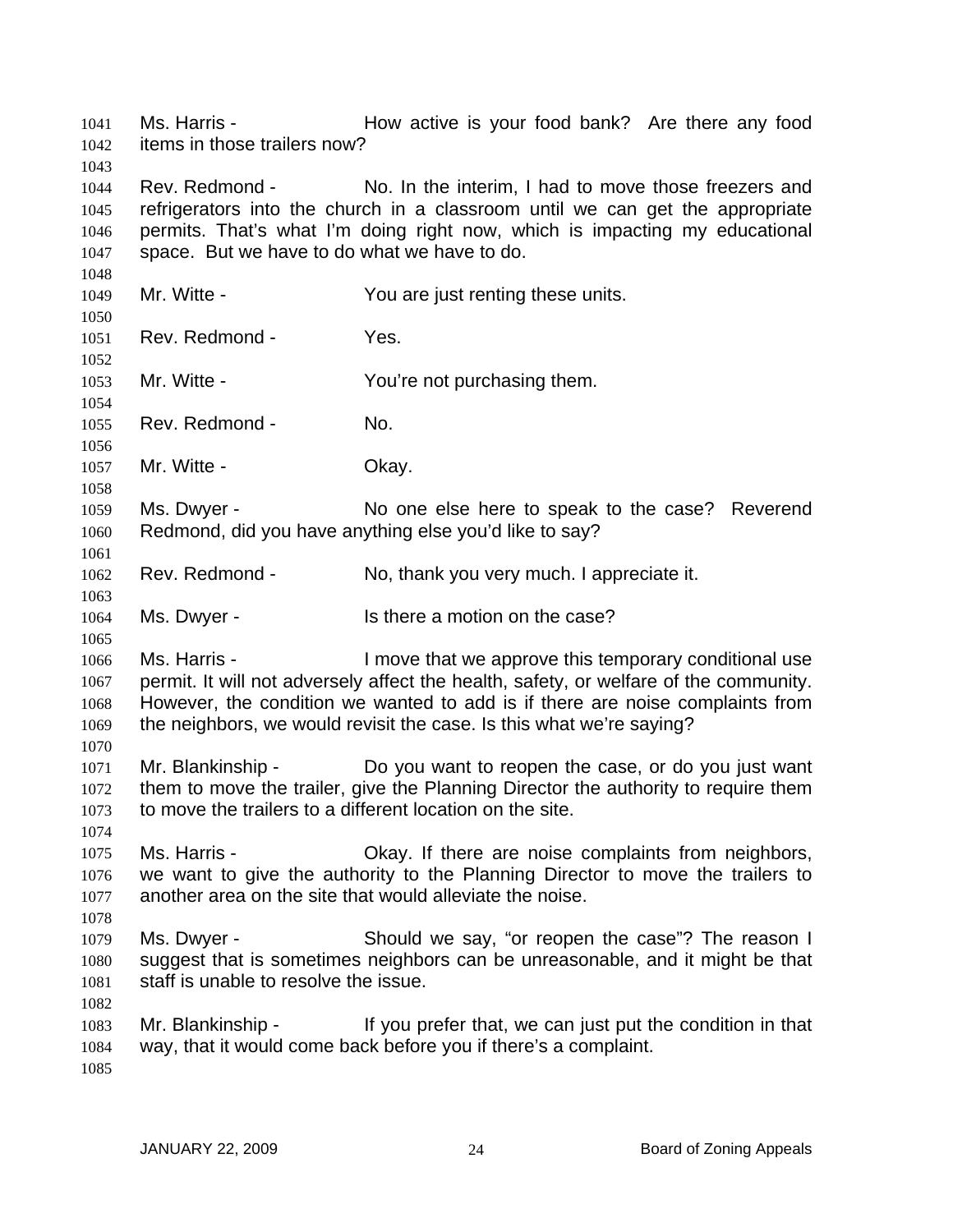Ms. Dwyer - I'd prefer that it be resolved by staff, but if it can't be resolved by staff, that staff could ask us to revisit it. 1086 1087 1088 1089 1090 1091 1092 1093 1094 1095 1096 1097 1098 1099 1100 1101 1102 1103 1104 1105 1106 1107 1108 1109 1110 1111 1112 1113 1114 1115 1116 1117 1118 1119 1120 1121 1122 1123 1124 1125 1126 1127 1128 1129 Ms. Harris - Ckay, we'll add, "or revisit the case." Ms. Dwyer - Neighbors are never really unreasonable. It has been known to happen. We have a motion by Ms. Harris for approval. Is there a second? Mr. Wright - **I'll second it.** Ms. Dwyer - Seconded by Mr. Wright. Any discussion? No discussion. All in favor say aye. All opposed say no. The ayes have it; the motion passes. After an advertised public hearing and on a motion by Ms. Harris, seconded by Mr. Wright, the Board **approved** application **UP-003-09, Mount Olive Baptist Church's** request for a temporary conditional use permit pursuant to Section 24- 116(c)(1) to place two temporary storage units at 8775 Mount Olive Avenue (Parcel 781-760-6408), zoned R-3, One-family Residence District (Fairfield). The Board approved this temporary conditional use permit subject to the following conditions: 1. Only the improvements shown on the plot plan and building design filed with the application may be constructed pursuant to this approval. Any additional improvements shall comply with the applicable regulations of the County Code. Any substantial changes or additions to the design or location of the improvements may require a new use permit. 2. The trailers shall be removed from the property on or before July 22, 2010 at which time this permit shall expire. 3. On or before January 22, 2010 the applicant shall submit a report to the Planning Department describing their plans for permanent storage space. 4. Any trash shall be in closed containers with regular pickups, the area shall be kept clean, and the containers shall be properly screened. 5. The church will apply for any required permits, including building and electrical permits on or before January 29, 2009. The church will successfully pass any required inspections in connection with these permits no later than March 1, 2009. This use permit will be automatically void if this condition is not adhered to.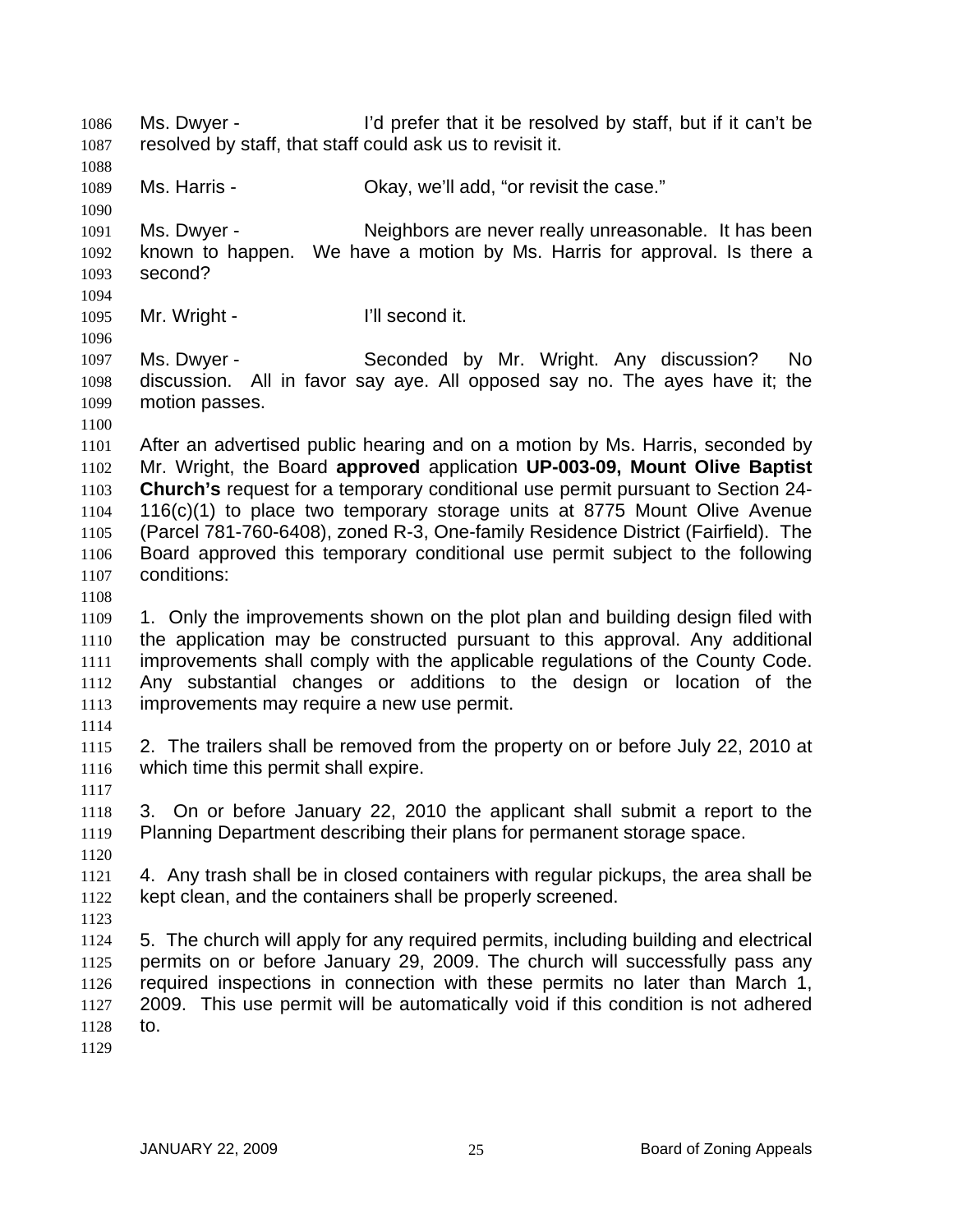6. [ADDED] If the Planning Department receives complaints regarding noise, the applicant shall move the trailers to a less conspicuous location within 10 days of receiving notice from the Planning Department. 1130 1131 1132 1133 1134 1135 1136 1137 1138 1139 1140 1141 1142 1143 1144 1145 1146 1147 1148 1149 1150 1151 1152 1153 1154 1155 1156 1157 1158 1159 1160 1161 1162 1163 1164 1165 1166 1167 1168 1169 1170 1171 1172 1173 1174 1175 Affirmative: **Dwyer, Harris, Nunnally, Witte, Wright** 5 Negative: 0 Absent: 0 Ms. Dwyer - That concludes the case portion of our meeting today. I did want to ask Mr. Blankinship about the Horses in Service that we had some discussion and testimony about last month. Where do we stand on that? Mr. Blankinship - We have monitored that case even more closely than before since that meeting for 2 two-week periods. We visited the site three times each week—Monday, Wednesday, and Friday—and photographed it and inspected it. We compiled all those photographs, and yesterday we met with the Director of Planning. He did make a finding, informally orally, that they are in compliance with the conditions, or at least they have been since December 5<sup>th</sup> when we started this. We are drafting a letter to that effect. I was hoping to have that for you this morning. It's not quite ready, so you'll receive it in the next few days, a copy of the letter and the photographs. The original of that letter will be sent to the complainant. It invites her to appeal if she deems that she is aggrieved by it. Mr. Wright - Bet you she will. Ms. Dwyer - Let's take up the minutes for December 18, 2008. Are there any additions or corrections? Mr. Wright - The Muslim ove they be approved as submitted. Mr. Nunnally - Second. Ms. Dwyer - **Motion by Mr. Wright, seconded by Mr. Nunnally.** All in favor say aye. All opposed say no. The ayes have it; the motion passes. On a motion by Mr. Wright, seconded by Mr. Nunnally, the Board **approved** the **Minutes of the December 18, 2008** Henrico County Board of Zoning Appeals meeting. Affirmative: **Dwyer, Harris, Nunnally, Witte, Wright** 5 Negative: 0 Absent: 0